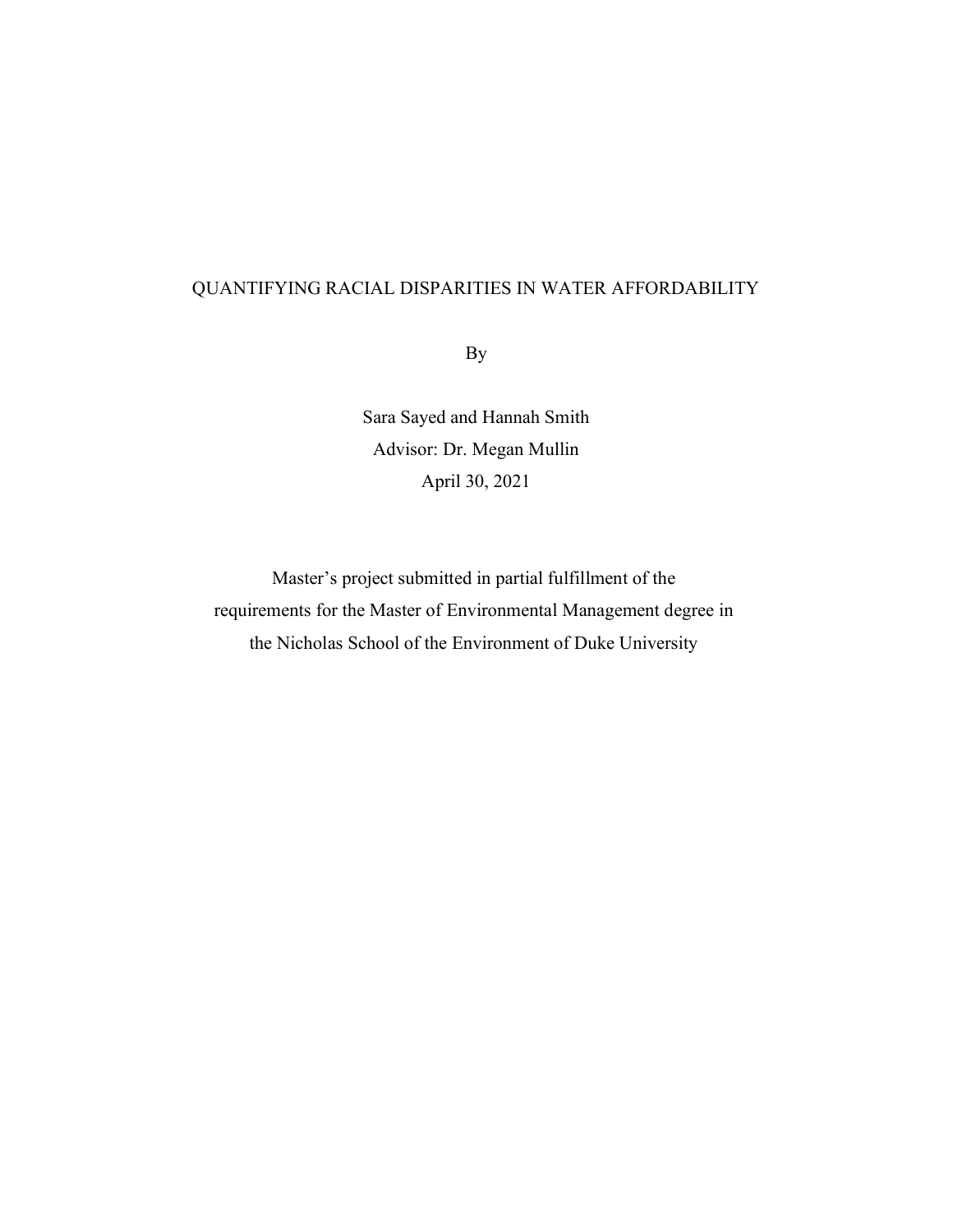#### **Executive Summary**

Water systems provide households with a utility that is essential to life, yet people of color and populations of low socioeconomic status do not have the same equitable access to clean water as other communities. People of color face inequitable access to clean water, exemplified by violations of the Safe Drinking Water Act in CWSs with predominantly Black and Hispanic populations. Since clean water is not equitably provided, water affordability, then, could follow the same pattern of unequal burdens placed on people of color.

Over 80% of the population in the United States receives water from a community water system (CWS), with over 50,000 CWSs operating across the country. The revenue for CWSs derives from its customers, and many are small, serving 3,300 households or fewer. In theory, the revenue from the customers should support the water systems to maintain their current operations and support future infrastructure updates. However, small populations and frequently aging infrastructure produce financial issues for many CWSs. As such, water systems face the choice to raise customer rates and decrease affordability or to sustain current rates and risk infrastructure failure.

To assist with revenue shortfalls, water managers have chosen to increase water rates in many CWSs. Rate increases jeopardize customer access to clean, affordable water, yet there is no mandate to ensure equitable affordability in the United States. The only guidance for water affordability exists from the EPA. Under EPA guidance, the metric for water affordability is based on water costs as a percentage of median household income for the entire area served by a CWS. The median household income metric fails to represent low-income households and thereby is an inaccurate depiction of water affordability for a CWS. Recently developed metrics measure water affordability burden with greater attention to low-income households. Specifically, the Household Burden Index (HBI), measures the cost of water as a percentage of low-income households' annual income spent on basic water services.

Along with inadequate affordability measures, limited research exists on water affordability burdens between racial and ethnic groups at the water system scale. Research that highlights inequities to access of clean water can serve as a model for water affordability studies. However, the demographic data that functions as the foundation for exposing racial and ethnic disparities in clean water are not examined at the water system level. Rather, county-level demographic data is roughly attached to water system boundaries, which can be inaccurate and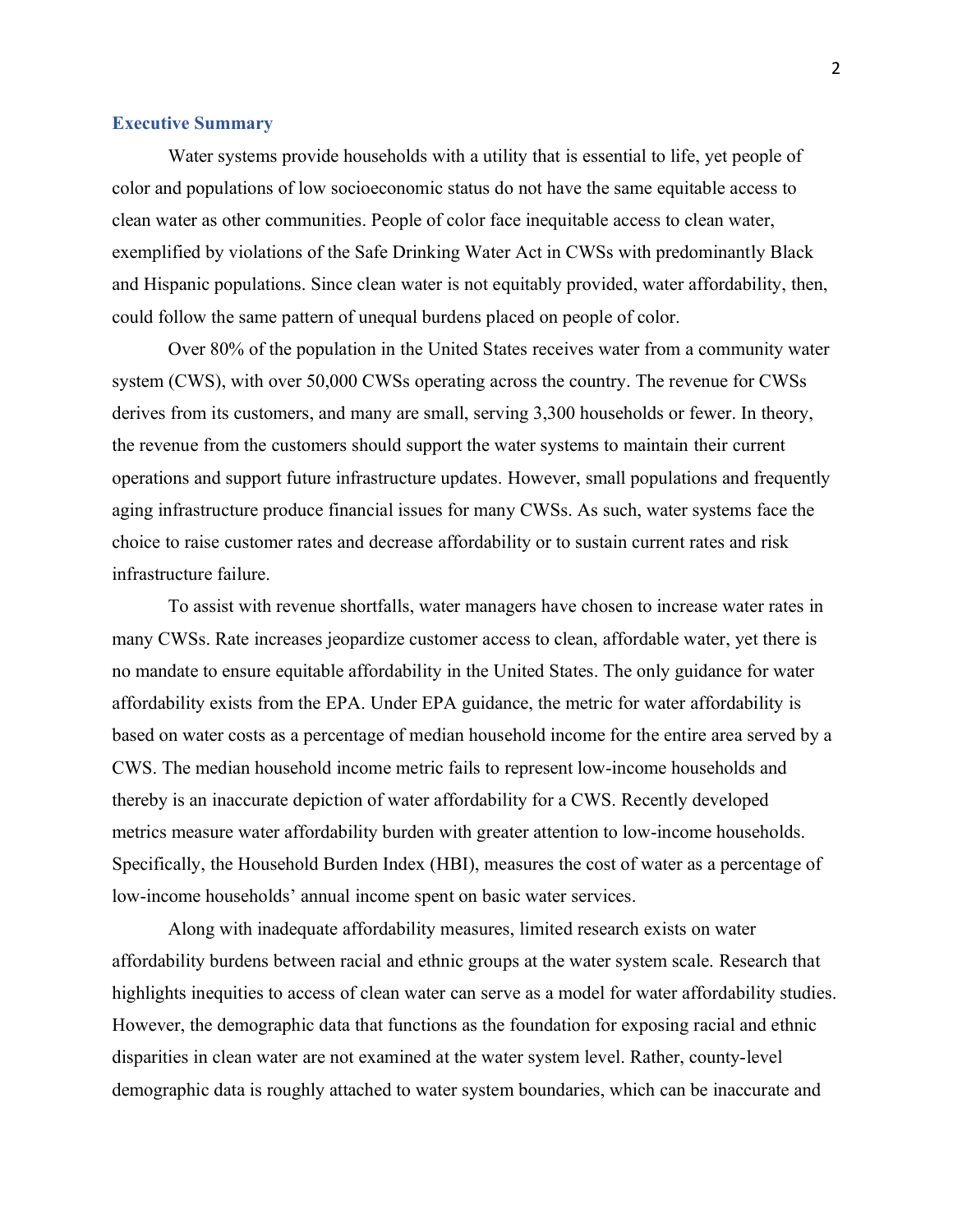misleading. The estimated demographic data along with an inaccurate affordability metric such as the percent MHI act as barriers to measuring precise and robust water affordability disparities between racial and ethnic groups.

This study bridges the gap in the research and examines racial and ethnic disparities in the affordability of water services in North Carolina. To address the inaccurate percent MHI metric, we measured affordability based on HBI. HBI is the percentage of annual income that low-income (20<sup>th</sup> percentile) households pay for basic water services (4,030 gallons per month). The HBI metric highlights the low-income households that struggle to afford water rather than the median-income households who can most often pay their water bills.

Newly digitized water system boundary maps created by a research group at Duke University allowed us to attach demographic data specifically to the water system level rather than making an approximation. In past studies, water systems were roughly attached county-level demographic data; this reflects an inaccurate demographic makeup of a CWS because water systems often span multiple counties or only serve a small portion of a county. This study fits block group level US Census data within water utility boundaries. Multiple block groups compose a water system; therefore, the demographic makeup of CWS is more accurately reflected by the block groups than the county data of previous studies.

By establishing the relationship between HBI and percentage of each racial and ethnic group in a water system, this study concludes there is a modest but significant correlation between unaffordability of water services and higher proportion of Black and Hispanic residents in a block group. Neighborhoods in North Carolina with higher Black populations have a higher HBI.

In short, our novel research reveals a burden of water unaffordability for people of color in North Carolina. Community water systems and researchers should apply our methods to affordability in different states to expose racial disparities in CWSs across the nation. Once the disparities are exposed, policy and finances should be distributed to ensure equitable water affordability.

### **Introduction**

Water is considered a human right, yet access to clean, affordable water is not consistently available for many across the United States (Jones & Moulton, 2016). Most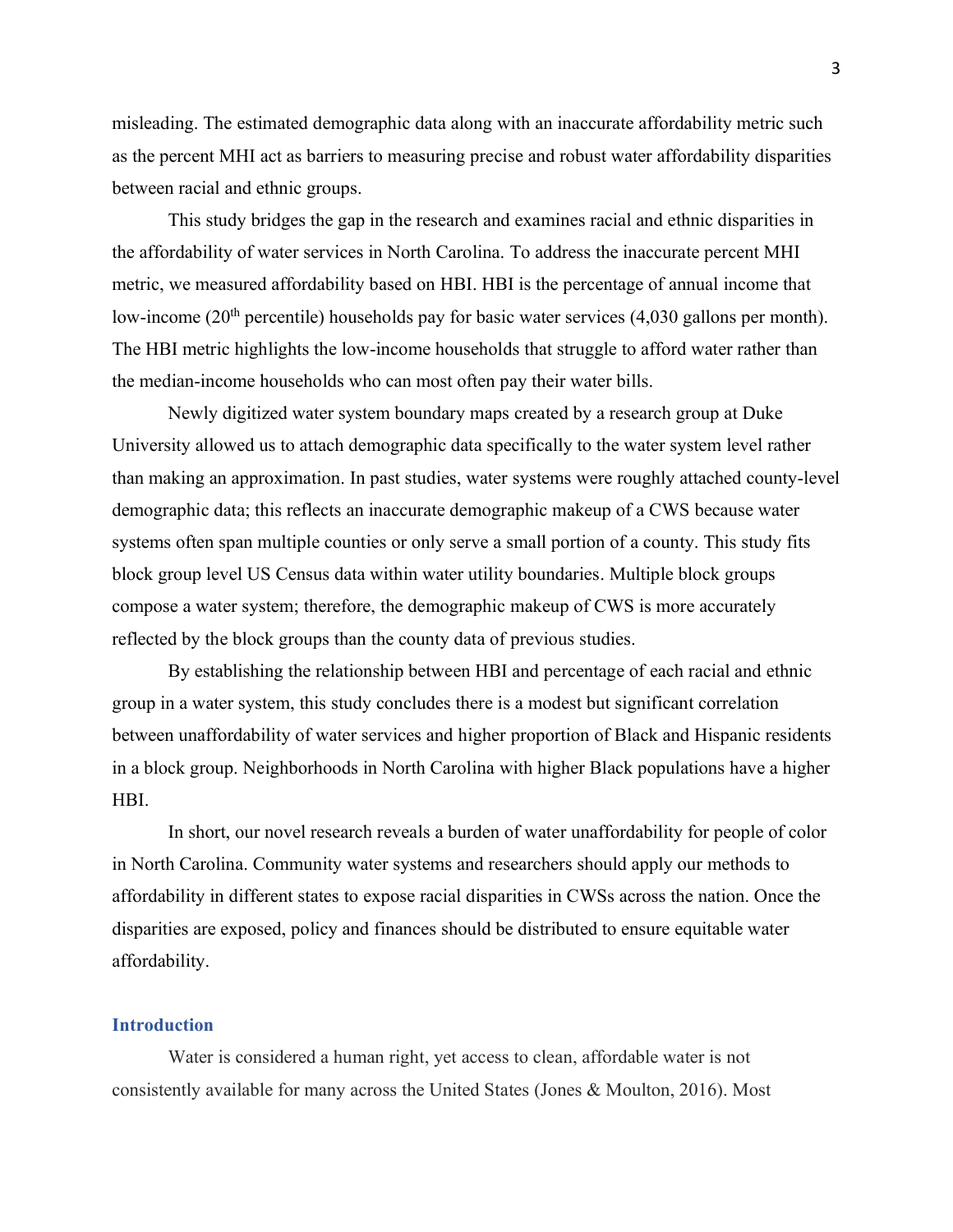Americans receive water from a community water system (CWS), which serves its population year-round and earns revenue from its customer base (Jones & Moulton, 2016). CWSs encounter a multitude of challenges that often lead to unclean and unaffordable water for their customers. Oftentimes people of color experience the burden of unclean water, which has been exhibited by multiple studies and national headlines. However, disparities people of color may face for water affordability have not been quantified. Exposing the inequalities of water affordability is an essential step in fixing the inequities of the water sector.

### *Water Affordability*

Water is delivered to most households in the United States through a CWS. The complex nature of the water system requires the nexus of both the physical infrastructure and the managerial operations. Before reaching the tap, water undergoes treatment and then passes through a network of pipes and pumps leading to each household. The responsibility of providing Americans clean water falls to plant managers, engineers, technical, and administrative staff. The systems are typically managed by local governments, private companies or non-profit providers, or private-public partnerships (Greer, 2020). Across the country, there are over 50,000 decentralized community water systems (McBride, 2017). Of these, many are very small, serving 3,300 people or less. Along with a small customer base, most of these systems have physical infrastructure that is past its lifespan (Greer, 2020).

Water system managers are forced to choose to update their infrastructure or keep water affordable for their customers. Revenue for a CWS comes from bills that customers pay to receive their water. This revenue funds the daily operations and the current maintenance of the physical system. However, there is not enough money to replace or build new infrastructure. Replacing infrastructure is an expensive undertaking; it is estimated that over \$632 billion will be required to update the aging water infrastructure across the United States (McBride, 2017). In addition, water systems around the country are impacted by the influx and efflux of people, leading to changes in the revenue base. Specifically, in areas that are losing residents, systems are left with shrinking revenues, yet utilities are still expected to maintain and update their aging systems, even with less revenue. This begs the question of who is obligated to cover the cost, the user or the provider, leading to secondary question of how much is too much for individuals to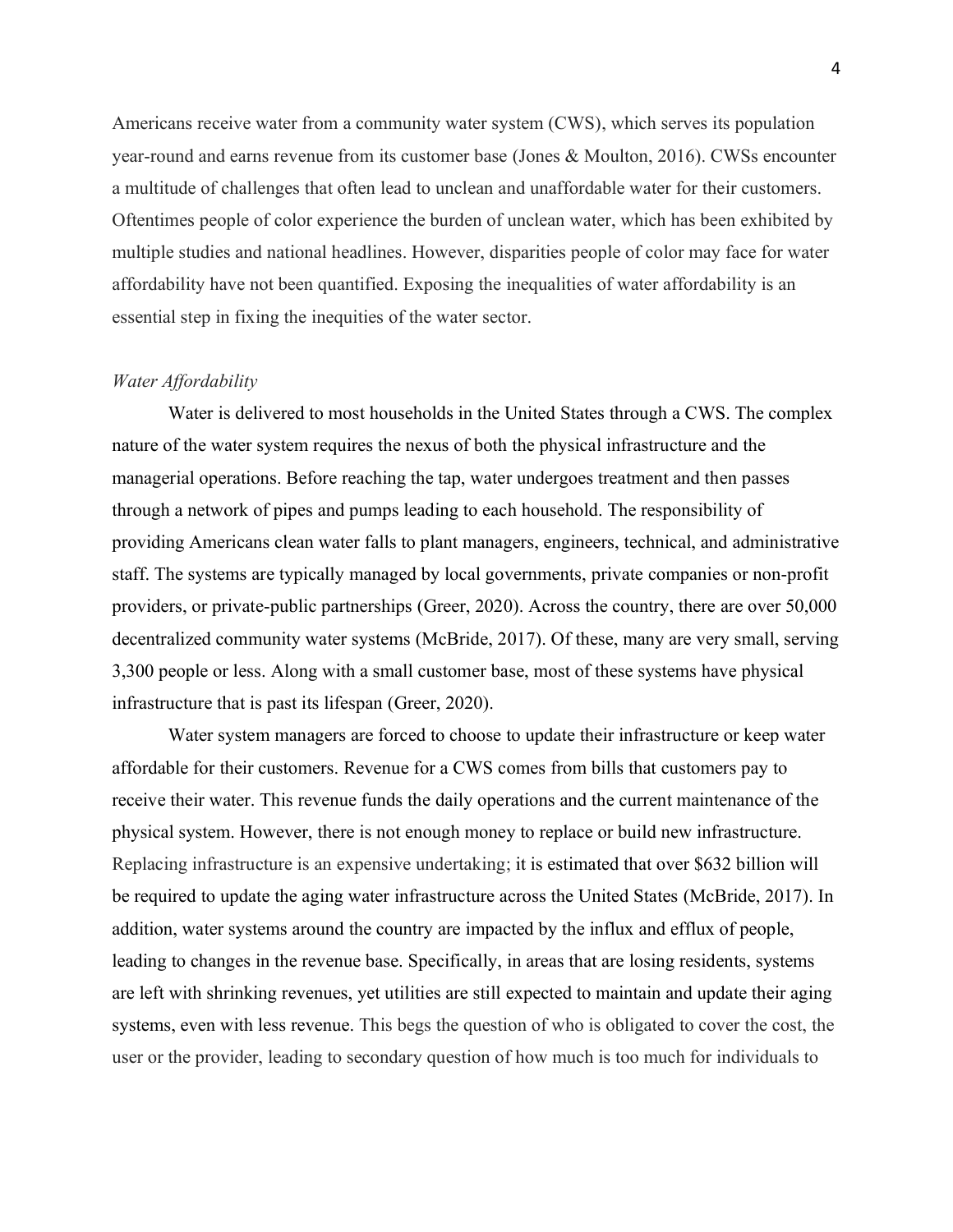pay for their water. Some utilities have chosen to raise their prices – there has been a 41% increase in water prices in the past decade (Mack & Wrase, 2017).

Systems that serve less than 3,300 people face more problems than larger systems. They have a much smaller customer base, which limits their budget. The reduced revenue allows them to maintain operation, but there is little to no funding for system improvements or to replace physical infrastructure. Smaller systems lack personnel and fiscal and structural capacity, a common occurrence in systems across the nation (Hansen & Mullin, 2018). Utilities with a larger customer base can spread costs over a greater group of customers and have resources to compensate for customers that cannot pay their bills. In small systems, however, the small service population cannot provide the system with the same financial foundation as the larger systems. With no federal regulation guiding community water systems financially, each one chooses a different method to provide customers with clean water. This leads to piecemeal solutions and fragmentation among the CWSs. Some households already struggle to pay monthly water bills with their current income, so any increase in water rates will affect how customers afford their water (Teodoro, 2018).

Each system is responsible for providing the same services including customer service, water testing, and continuous water provision. Yet two systems 5 miles apart could conduct their businesses differently (Duffy, 2002). With the majority of CWSs designated as small systems, the challenge is to prioritize the system's minor budget between operation costs and infrastructure updates.

#### *Environmental Justice and Drinking Water Violations*

A recent water crisis in the southern United States created by infrastructure failure in the face of extreme weather provides an example of how aging infrastructure interferes with customer access to clean, reliable water. This water crisis exposes racial injustices in the water sector.

In the winter of 2020, a massive snowstorm covered the southern United States and caused thousands of water mains to burst and fail. In Jackson, Mississippi residents were without clean, running water for over a month (Tatter & Chakrabarti, 2021). Estimates to update the water infrastructure in Jackson alone are over \$600 million, but there is no money to fix the infrastructure unless the systems raise the rates of their customers (Tatter & Chakrabarti, 2021).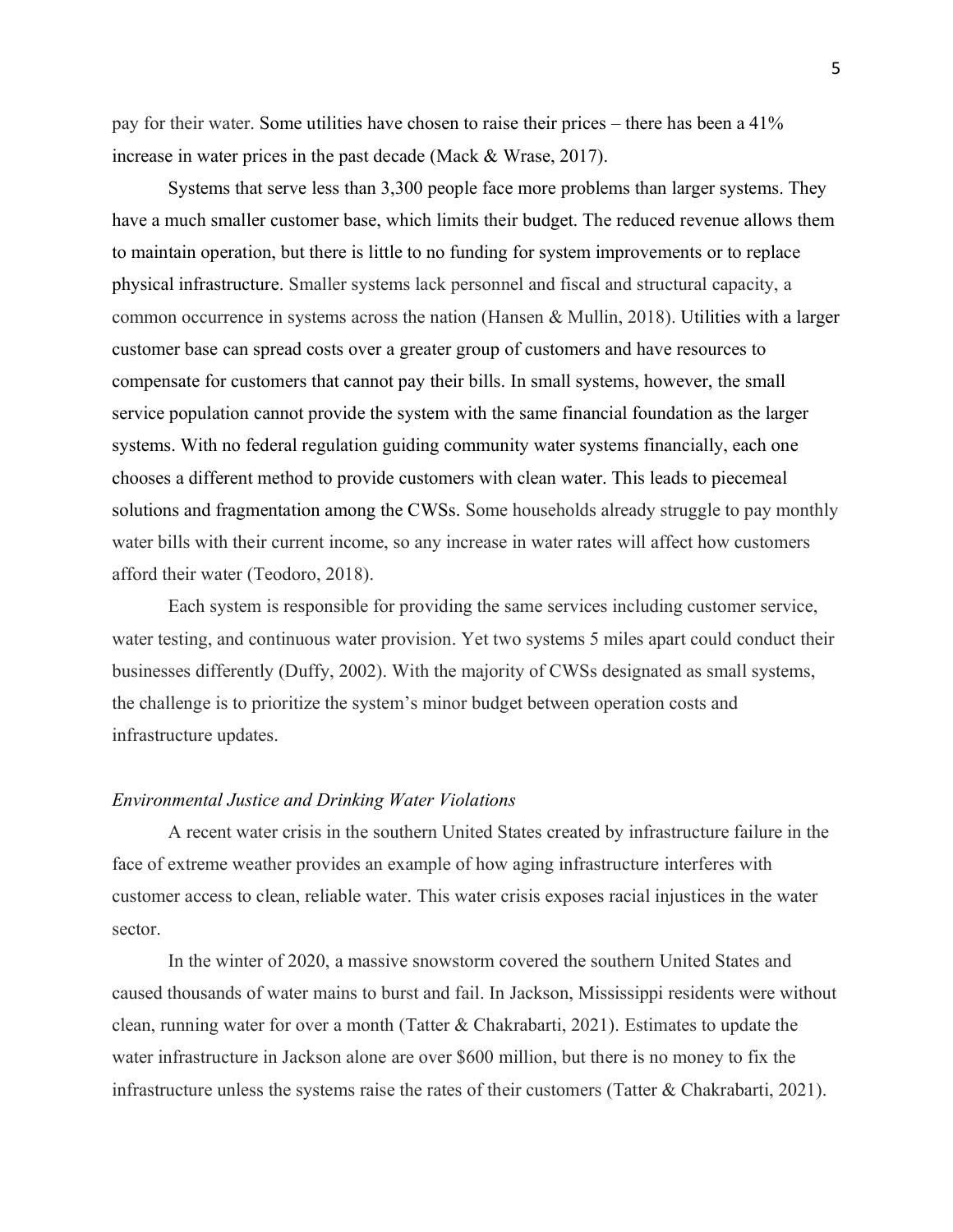A city of predominantly Black residents, the failure of the water system reveals a burden of unclean water and potential water affordability issues on people of color (*U.S. Census Bureau QuickFacts*, n.d.).

Disparities among racial and demographic groups exist through sorting (Goddard et al., 2021; Teodoro, 2018). Sorting is a broad term for the segregation of communities by race, ethnicity, and income through processes of residential choice (Hansen & Mullin, 2018). As a result, communities become segregated based on income levels, as the middle to upper classes can both afford to move easily and to areas with more services. Increased revenue in wealthier areas creates a positive feedback loop where these neighborhoods can afford better services while lower income regions sink further into debt. Although water services do not receive funding from taxes, income sorting affects water systems as the revenue and customer bases are determined by the economic segregation. Many community water systems, as stated earlier, often serve small populations; these populations are homogenous due to sorting and small due to fragmentation.

Separate from households' decision-making about services and other amenities, sorting also occurs because of preferences about the racial composition of communities. Historic racial segregation and redlining further contributes to racial segregation across communities (Balazs & Ray, 2014; Leker & MacDonald Gibson, 2018). For example, communities of color were historically excluded from municipal boundaries. As the cities grew around these communities, so did the access to services, such as community water systems (Leker & MacDonald Gibson, 2018). However, communities of color did not reap the benefits of the municipal water systems and were continuously excluded from clean drinking water enforcements (Balazs & Ray, 2014). In many cases, communities that face issues of unclean water are vulnerable due to other structural problems, such as lack of access to healthcare and formal education (Fedinick et al., 2019).

The Safe Drinking Water Act (SDWA) was established in 1974 to create equitable access to clean water despite these historic and systemic conditions. Under SDWA, the United States Environmental Protection Agency (EPA) could enforce water quality standards in public water systems. However, there has been a continued, long-term lack of compliance or enforcement of SDWA, especially in communities of color and low-income populations. The SDWA violations have contributed to unclean water as problems remain uncorrected through the years (Fedinick et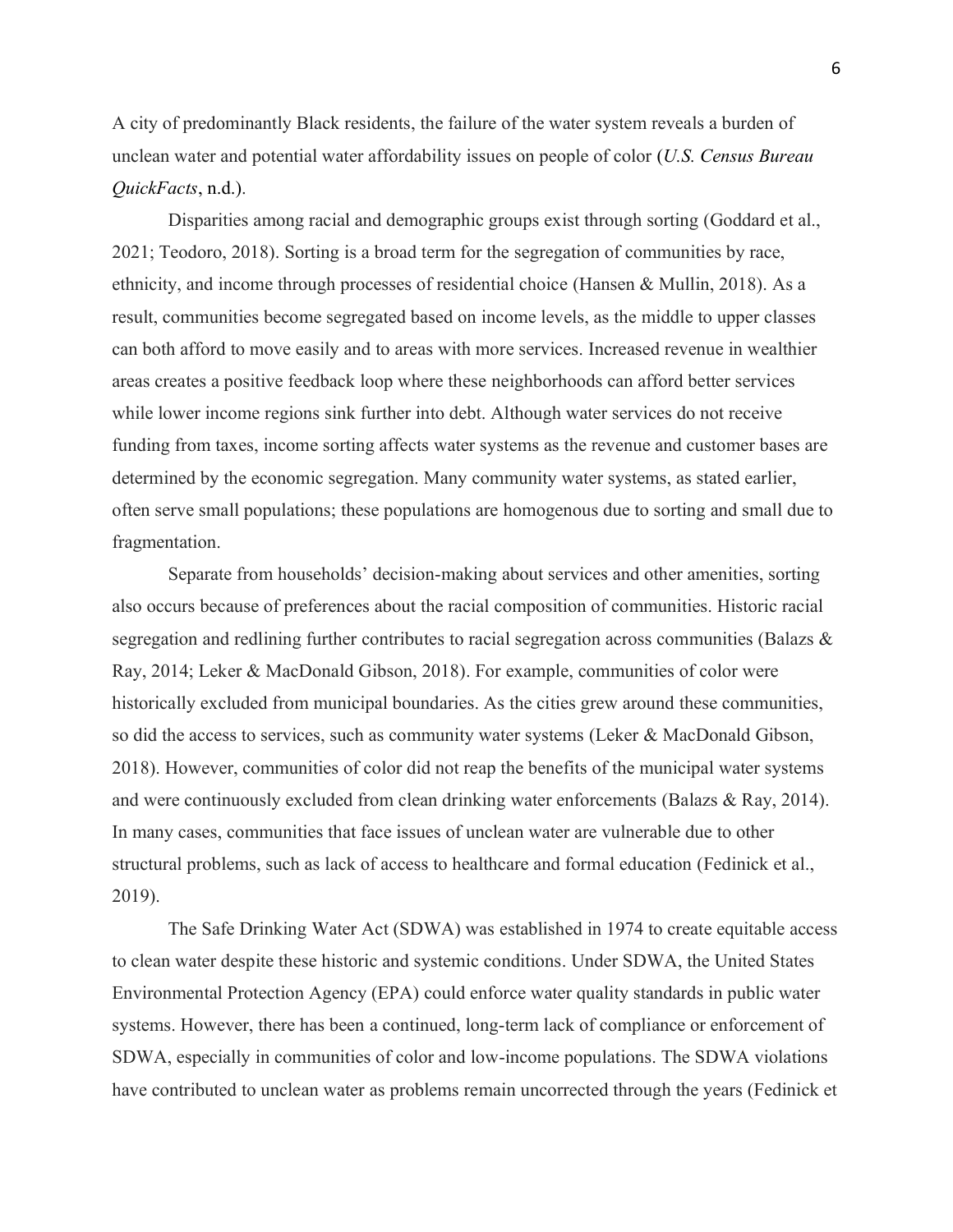al., 2019). Communities of color and low socioeconomic status shoulder the burden of unclean water and the consequences of contamination.

The intent of SDWA was to ensure equal access to clean water across the nation, yet situations continue to expose the inequities of clean drinking water (Fedinick et al., 2019; Leker & MacDonald Gibson, 2018; McDonald & Jones, 2018; Teodoro, 2019). A nationwide examination of SDWA violations revealed as populations of people of color and people in lower income brackets increased so did the number of SDWA violations (Fedinick et al., 2019). Another nationwide study indicated that in large community water systems, initial SDWA violations increased as the population of Black and Hispanic residents increased within that water system (McDonald & Jones, 2018). Minorities in lower socioeconomic classes face the largest number of violations across the US (Switzer & Teodoro, 2018). Specifically in North Carolina, it was found that municipalities with primarily white populations were less likely to extend water lines to surrounding communities with high Black populations (Leker & MacDonald Gibson, 2018). The narrative of these studies highlights the undue burden people of color face in obtaining clean water, an essential human right.

Economic sorting and historic racial segregation have led to many homogenous communities across the United States. Fragmented water systems, then, often serve these homogenous communities. The problem of obtaining clean water persists for the people in these areas because of the historic problems outlined above. Environmental justice is not achieved when some "race, color, national origin, or income" class bears a disproportionate burden of environmental consequences created by "industrial, governmental, and commercial operations or policies." (US EPA, 2015). Based on multiple studies, historically marginalized groups, especially those of low socioeconomic status and communities of color, face environmental injustice in the drinking water sector. The question remains, then, do these communities also face lack of affordability for water services because of economic sorting, racial segregation, and lack of response from the government.

### *Environmental Justice and Water Affordability*

Not only clean water, but the affordability of water must be examined to ensure environmental justice in the water sector. However, water affordability measures vary across the United States, and most considerations of social justice in the water sector continue to focus on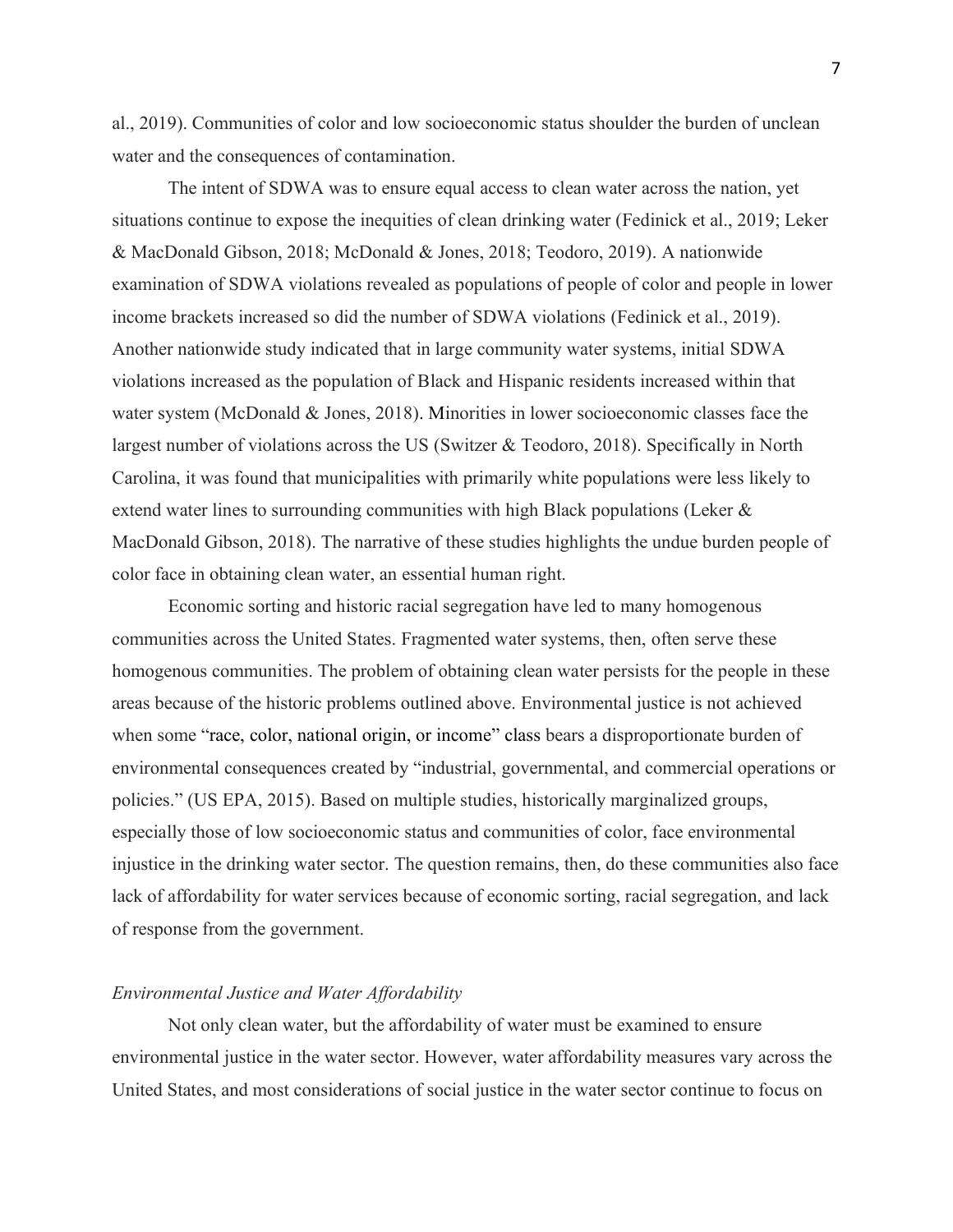violations of SDWA. Studies that do examine water affordability across racial and ethnic categories are limited, especially at a fine resolution of demographic data (Teodoro, 2019). As such, our study focuses specifically on the affordability of water services and how it differs between racial and ethnic groups.

The lack of both standardized affordability measures and regulations of affordability serve as a hurdle to compare water affordability between demographic groups. The only current affordability guidance was developed by the EPA to evaluate potential economic distress to municipalities caused by SDWA enforcement, not to determine affordability thresholds for individual households (Goddard et al., 2021; Jones & Moulton, 2016; Teodoro, 2018). In practice, the percent median household income (MHI), or the  $50<sup>th</sup>$  percentile of annual income of each CWS, is used to calculate the ability for all households served by a water system to pay an average bill. If a household in the community spends more than 4% of reported MHI on water bills, the water is classified as "unaffordable" by the EPA (Switzer & Teodoro, 2018).

The average bill usage does not account for the variability of water usage across households, which affects the price of water (Teodoro, 2018). Furthermore, percent MHI only considers the 50th percentile of income, and most people at the median level of income can afford the average bill of basic water need (Teodoro, 2018). The same water bill that is affordable for a median household income can be a lasting burden on lower income households. For example, water bills that might cost 4% of the annual median household income might translate to 10% of a lower socioeconomic household's annual income. Therefore, percent MHI leaves many lowincome families out of the affordability assessment for basic water services (Goddard et al., 2021; Mack & Wrase, 2017; Teodoro, 2018, 2019).

To remedy this issue, an alternative metric known as the Household Burden Index (HBI) has been proposed to replace the EPA's median household income metric. The HBI calculates affordability using the  $20<sup>th</sup>$  percentile of annual income. Specifically, HBI is the percent of annual income spent on basic water bills for households in the  $20<sup>th</sup>$  percentile of annual income. The 20<sup>th</sup> percentile of annual income is considered the lower bounds of the middle class; people in this population often make too much money to receive public assistance, yet they still struggle to financially meet their basic needs (Teodoro, 2018). The HBI metric, therefore, paints a more meaningful and accurate picture of those who are unable to afford water services (Teodoro, 2018).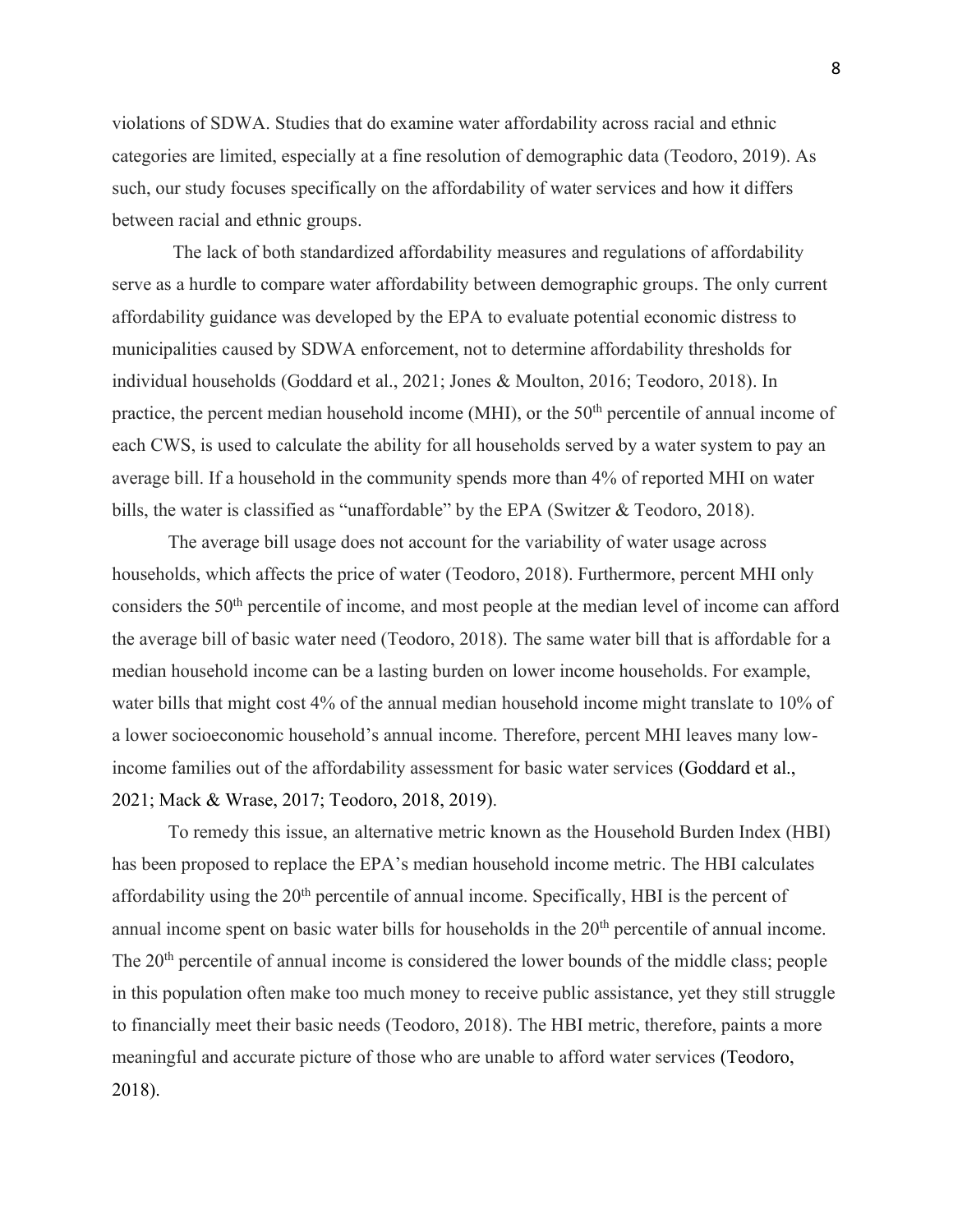Additionally, most studies that assess water affordability or drinking water equity more generally analyze county-level demographic data roughly fitted to system boundaries (Goddard et al., 2021; McDonald & Jones, 2018; Switzer & Teodoro, 2018; Teodoro, 2019). Often, water systems are small portions of a county or intersect multiple counties (Gonsenhauser et al., 2020). Service maps are limited for water utilities, thus the boundaries are unknown or inaccurate (Gonsenhauser et al., 2020). As such, past studies have relied on county-level demographic data to roughly estimate the racial makeup of a system. In actuality, the demographic data of water utilities are more nuanced than county-level census data can provide. A group of students at Duke digitized statewide maps of water system services areas across North Carolina, allowing robust examination of a water system's demographic makeup that was unable to be achieved in the past (Gonsenhauser et al., 2020).

Our study utilizes the boundaries provided by the maps to examine racial and ethnic group composition in North Carolina community water systems. We tie the demographic makeup of a water system to water affordability based on the HBI metric. The demographic data and HBI metric together grant a robust investigation of water affordability disparities between racial and ethnic groups at the household level.

### **Materials and Methods**

#### *Affordability Metrics*

The city of Durham, North Carolina serves as example to compare the EPA percent MHI metric to the HBI metric. The median household income, as of 2019, is \$60,958 across the city. According to EPA guidance, the average water bill should not exceed 4% of the MHI. This equates to \$2,428 per year or \$203 per month. Should the average water bill exceed \$203 per month, the EPA would deem the Durham CWS unaffordable for its residents. As discussed earlier, this metric considers the households at the  $50<sup>th</sup>$  percentile (Figure 1) but provides no understanding to the burden a 4% threshold places on lower income households that are more likely to have trouble with paying their water bills.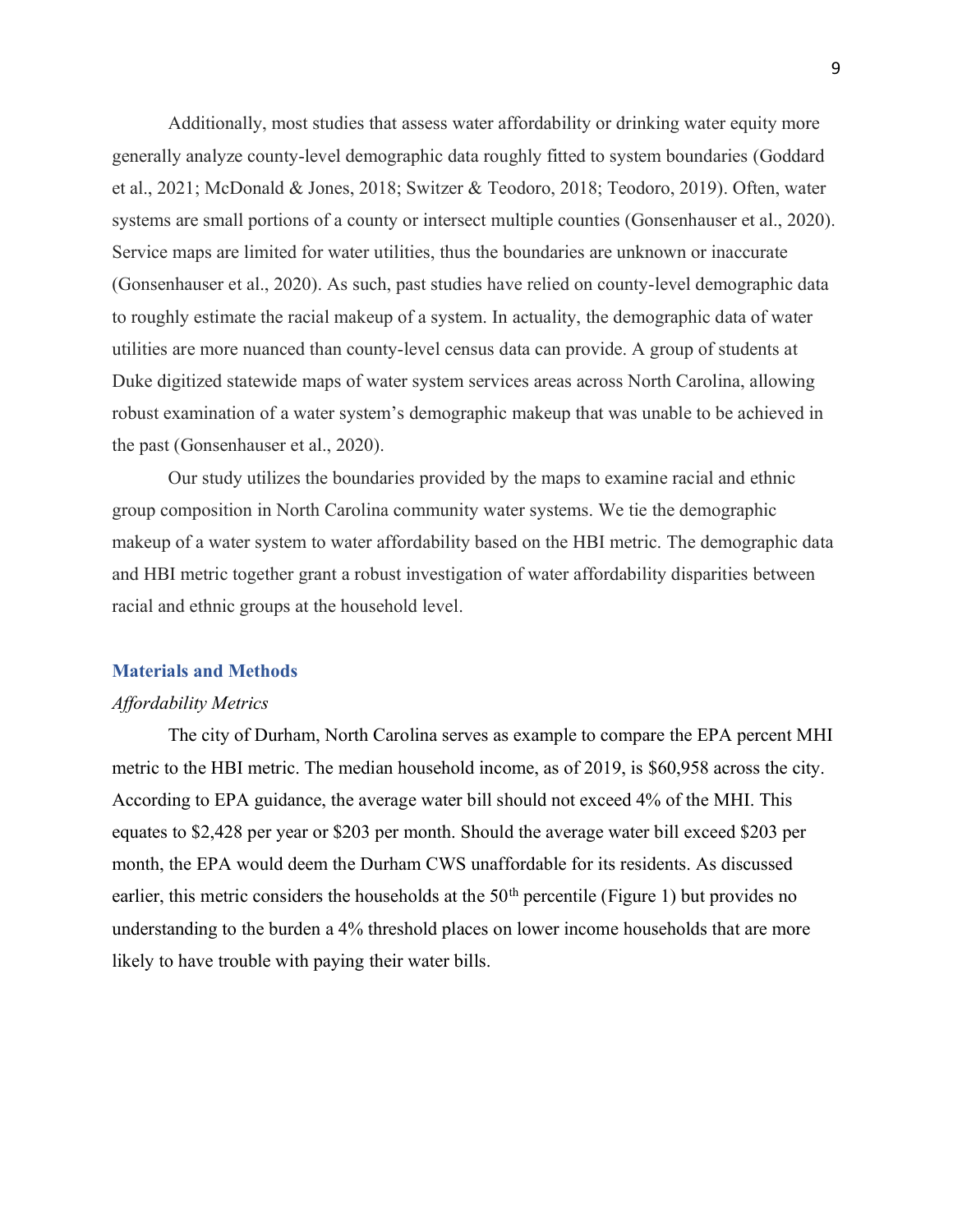# **Figure 1**

*Annual Income Distribution Boxplot*



If we turn our attention to the  $20<sup>th</sup>$  percentile, which is the lower bound of the middle class, we see a drastically different narrative (Figure 2). Durham's 20<sup>th</sup> percentile income is \$22,388. A water bill that is 4% of the MHI translates to 11% of a low-income household's annual income — a level much greater than the EPA recommendation. Thus, the EPA MHI metric ignores large numbers of households that may not be able to afford their water bills.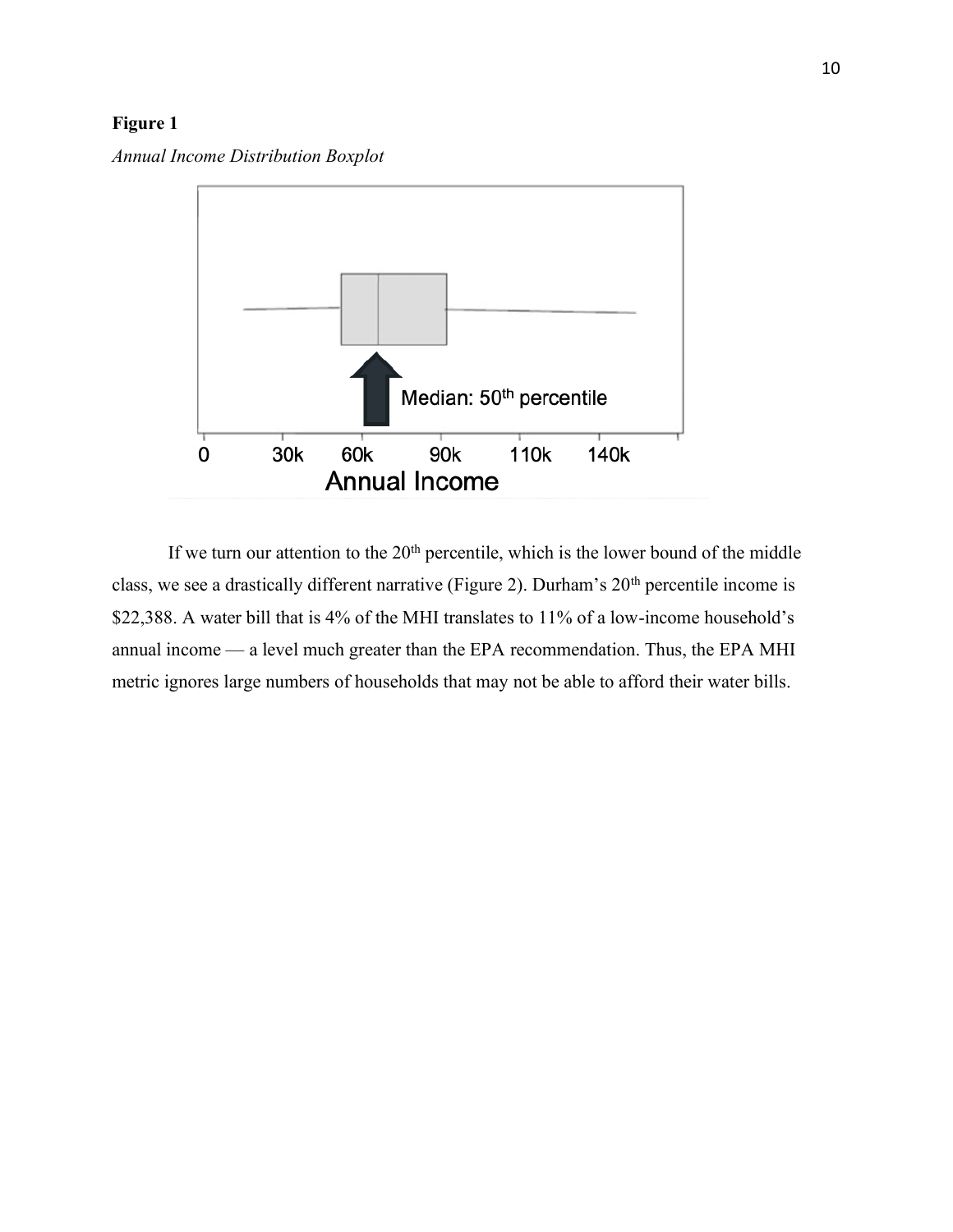### **Figure 2**

*Annual Income Distribution Boxplot with 20th percentile income highlighted*



Applying the household burden index to the City of Durham provides alternative assessment to how affordable the water services are for lower income households. Using Durham's  $20<sup>th</sup>$  percentile income of \$22,388 and Durham's current water rates, the average  $20<sup>th</sup>$ percentile household pays about 3% annually towards water bills for basic use. By this measure, the Durham water system does not seem to impose a large affordability burden. Our project uses this metric to examine how water affordability varies across racial and ethnic groups in North Carolina.

### *Previous Work at the Nicholas Institute*

Dr. Patterson at the Nicholas Institute for Environmental Policy Solutions and the Internet of Water obtained the cost of water and sewer bills for each system in North Carolina based on Public Water System Identification (PWSID) and newly digitized service area maps (Gonsenhauser et al., 2020). Previously, service area maps were unavailable or difficult to locate for North Carolina; therefore, the exact spatial boundaries for each water service had been impossible to determine. With the new maps, service areas are specifically known and can therefore be tied to more exact demographic data. The rate data for each system included the fixed charge of water and sewage along with any surcharges a user might accrue based on volume used (from 0 to 16,000 gallons per month per household). From there, Dr. Patterson used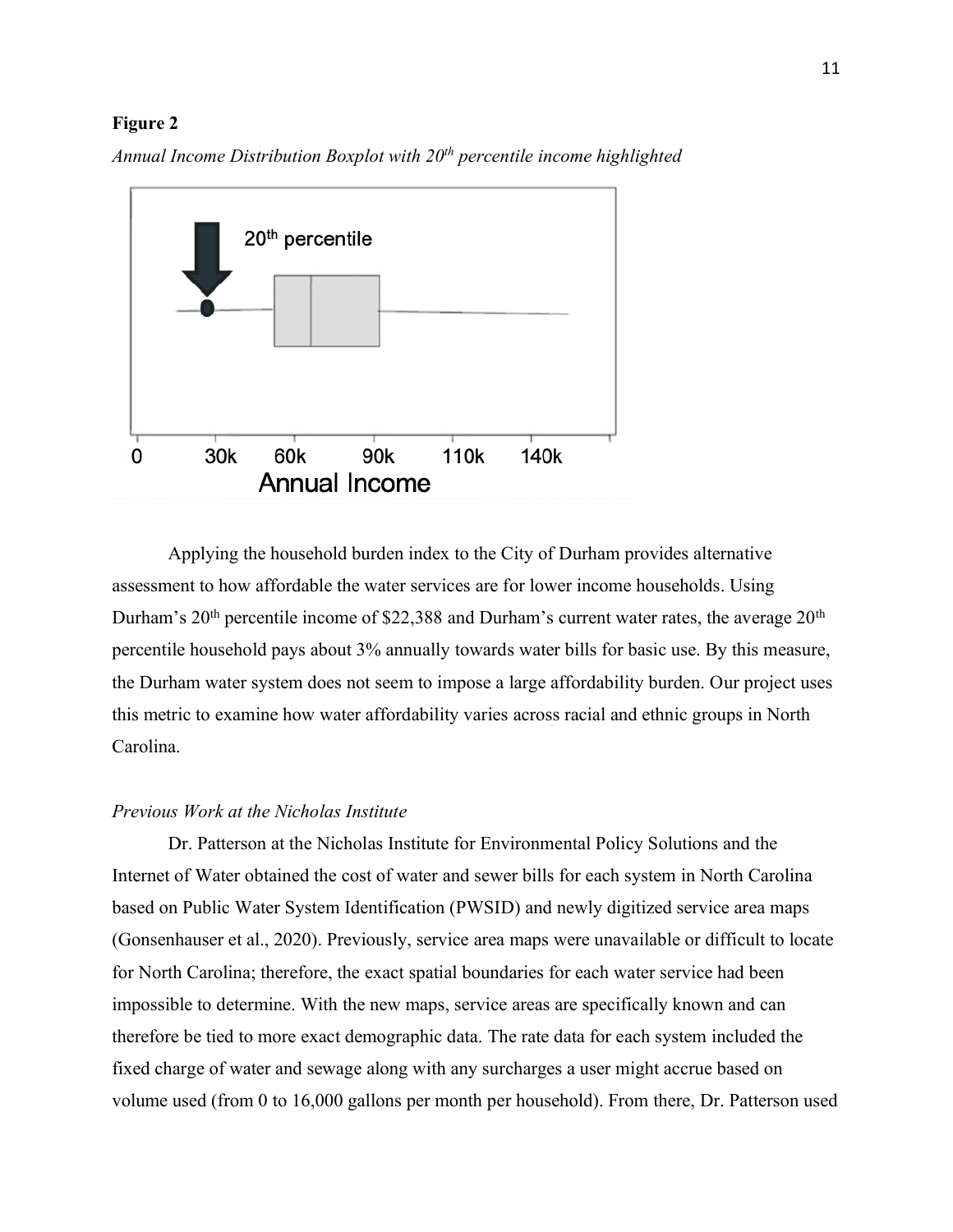the cost for 4,030 gallons per month per household to determine HBI, as 4,030 gallons are an estimate to meet the basic needs for the average household (Teodoro, 2019).

Dr. Patterson obtained annual income data for block groups from the US Census Bureau's 2018 American Community Survey (ACS). The 20th percentile of the annual income was determined based on the annual income data for the entire block group. Then, the HBI was calculated as what percent of annual income in this 20<sup>th</sup> percentile is paying for water bills based on using a standard of 4,030 gallons consumed per household per month for each system in North Carolina.

# **Table 1**

*Descriptive Statistics of HBI across all block groups*

| Min  | 1st Quar  | Median         | Mean | 3rd Quar | Max   |
|------|-----------|----------------|------|----------|-------|
| Ა.38 | 57<br>، ب | $3.88^{\circ}$ | 676  | 5.8      | 36.08 |

### **Figure 3**

*Annual water cost for each utility in North Carolina compared to HBI* 



*Note:* Mean rate values are in blue

After collecting the data from Dr. Patterson, we calculated HBI summary statistics and compared annual water rates to HBI to determine the relationship (Table 1 and Figure 3, respectively). The maximum HBI is over 36%, which indicates an extremely high affordability burden on some block groups in North Carolina. Furthermore, the overall relationship between HBI and water rates is positive, meaning as water rates increase so does the HBI. However, the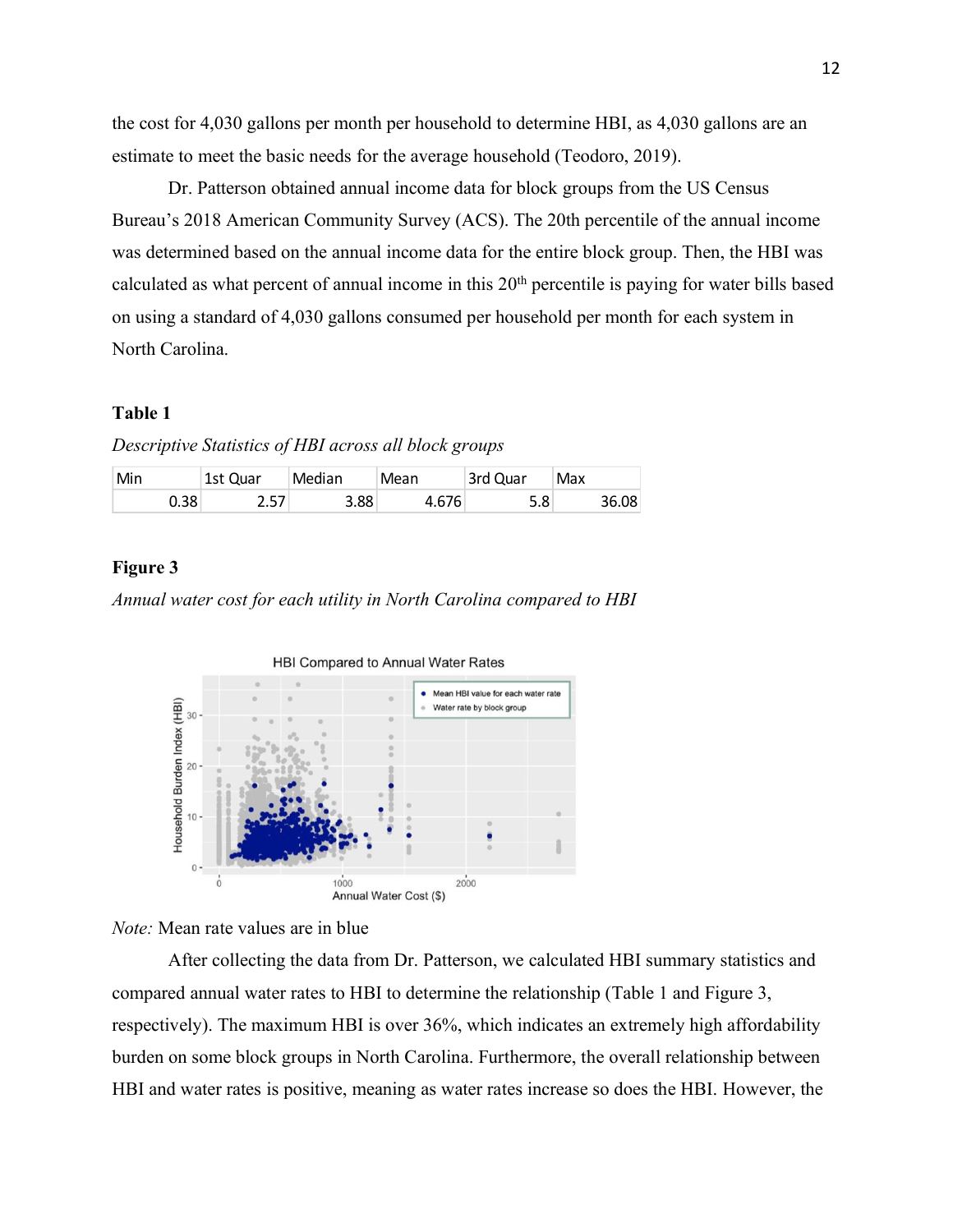relationship is not strictly linear as incomes differ between block groups with the same water rates. For example, the \$1,200 annual water rate has a wide range of HBIs, since each block group has a variation of  $20<sup>th</sup>$  percentile incomes. We expect to see this result as each block group has different income levels and thus varying HBIs even if water rates are the same across the systems.

### *Demographic Data*

We obtained demographic data from block groups of the 2018 ACS. Specifically, we used the Census Bureau's API to acquire race (Non-Hispanic Asian, Non-Hispanic Black, Non-Hispanic Multiracial, Non-Hispanic Native, Non-Hispanic Pacific Islander, and Non-Hispanic White) and ethnic (Hispanic) data for each block group in North Carolina. There are 5,739 block groups in North Carolina with unique GEOIDs.

We then calculated percentage of each race and ethnicity by dividing the count of each race and ethnicity population by the block group's total population. We compared the block group data to the census state population data to ensure our data had accurate representations of each racial and ethnic group. The block group data was a percentage point or less different from the state level data (Figure 4).

### **Figure 4**



*Comparison of State-Level US Population and Block Group Population*

Once we obtained the percentage of each race and ethnicity in the block groups, we merged the block group demographic data with the system data based on the GEOID attached to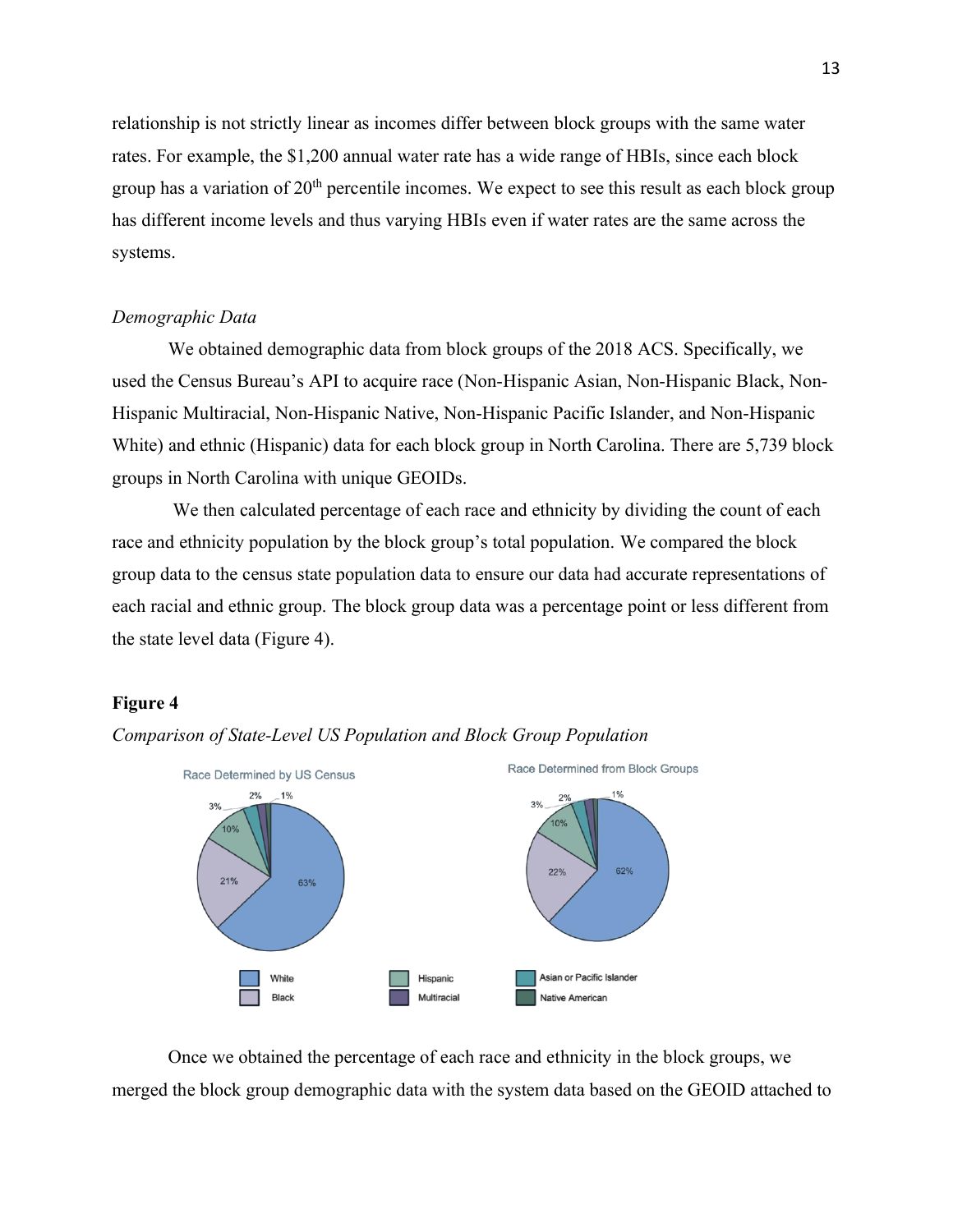both (once again, the new service maps allowed us to connect those GEOIDs). Therefore, the spatial boundaries of each service area are exactly known and can be tied to block groups. Dr. Patterson, the Nicholas Institute for Environmental Policy Solutions, and the Internet of Water have been working to develop a dashboard of each state to visualize water affordability data at the block group level. An example of block groups within the Durham County, North Carolina utility and the representative affordability data as they appear on the dashboard can be found in Figure 5.

# **Figure 5**

*Example of two different block groups on the Nicholas Institute Dashboard*



*Note*: block groups are circled in black within the Durham County water system, made possible by the new system boundary maps

As seen in the Durham County water system (Figure 5), two block groups in the same service area can vary widely. Block Group A has a substantially higher median household income (\$50, 543) and  $20<sup>th</sup>$  percentile household income (\$16,750) compared to Block Group B with a median household income of  $$16,705$  and a  $20<sup>th</sup>$  percentile income of \$5,980. The 12.07% HBI of Block Group B is starkly higher than the 3.15% HBI of Block Group A. The visual comparison of the two block groups within the same utility further exemplifies the importance of block group level demographic data to examine affordability disparities.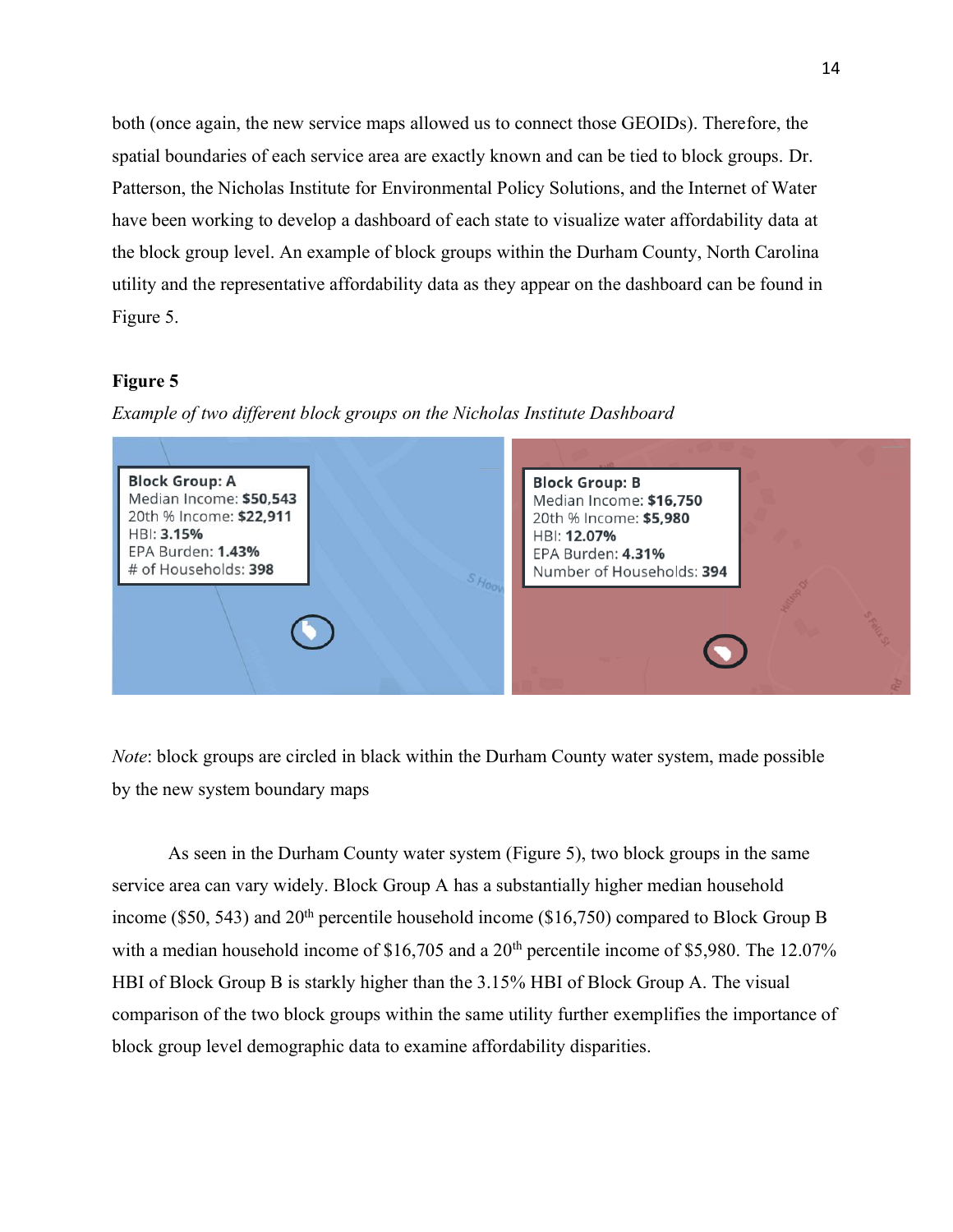The GEOIDs for each block group allowed us to then match the existing affordability data from the Nicholas Institute and Internet of Water to the demographic data we obtained from the ACS. Now block groups in each utility have robust demographic and affordability data that was unavailable before (Figure 6).

# **Figure 6**

*Example of two block groups on the Nicholas Institute Dashboard with newly added demographic data*



*Note*: block groups are circled in black within the Durham County water system

We chose three control variables for this study: percent of block group that is rural, count of population served by the system, and poverty prevalence index (PPI). Rural CWSs experienced more SDWA violations compared to urban CWSs, so there was a possibility the location of the system could affect the affordability (Statman-Weil et al., 2020). The size of provider was gauged by count of the population served. Similar to rural utilities, small utilities face numerous issues affecting affordability, such as less revenue (Doyle et al., 2020; Mack & Wrase, 2017; Statman-Weil et al., 2020). PPI is percent of households with an income level lower than 200% of the federal poverty level. PPI accounts for broader economic conditions in the block, allowing more precise focus on disparities by race or ethnicity alone.

The rural percentages were obtained from the 2010 Decennial Census data at the block group level. Population served by the system was obtained from the Safe Drinking Water Information System (SDWIS). PPI was calculated by Dr. Patterson using Census data.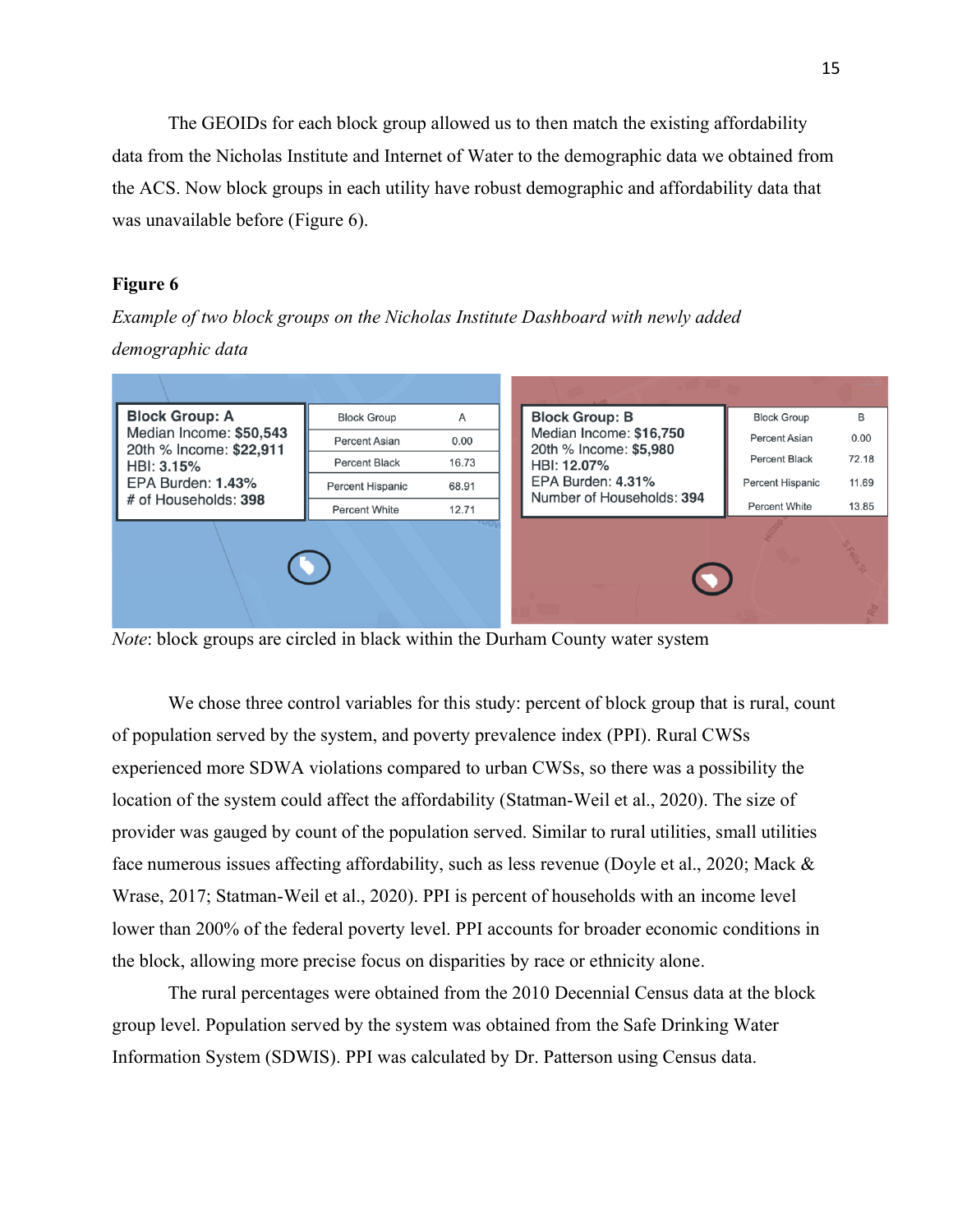### *Data Analysis*

Data was tidied and wrangled in Python using the Pandas and Numpy packages; R was used to conduct the analysis and perform regressions. With a master table of selected variables, utilities, and block groups, we could quickly visualize our data and run linear models. Furthermore, this method makes it easy to add additional variables to the matrix of variables analyzed in this study or possibly develop models for other states.

Since our dependent variables are continuous but truncated, we chose to use an Ordinary Least Squares regression (OLS), deeming relationships to be significant at a threshold of a pvalue equal or less than 0.05. We clustered observations at the system level for calculation of standard errors to account for the multilevel observations of the block group and water system levels.

We performed an OLS on HBI against each race and ethnic group using R to create our base model for analysis. We controlled for percent of the block group that is rural, population served by the system, and PPI of the service area to further analyze if racial disparities persist after considering potential confounders. The OLS is used as a descriptive analysis to examine the relationship between HBI and racial composition of water system service areas in North Carolina. Based on the OLS of the percent Black versus HBI, we also conducted a polynomial transformation for that data, using the ggeffects package in R.

### **Results**

### **Table 2**

| <b>Variable</b>          | N    | Min  | $\mathbf{Q}$ | <b>Median</b> | $\overline{Q}3$ | <b>Max</b> | <b>Mean</b> | <b>Standard</b><br><b>Deviation</b> |
|--------------------------|------|------|--------------|---------------|-----------------|------------|-------------|-------------------------------------|
| Percent Black            | 5739 | 0.00 | 4.28         | 15.70         | 35.49           | 100.00     | 23.24       | 23.40                               |
| Percent White            | 5739 | 0.00 | 43.30        | 67.00         | 84.50           | 100.00     | 61.90       | 26.90                               |
| Percent Native           | 5739 | 0.00 | 0.00         | 0.00          | 0.23            | 90.69      | 0.75        | 3.76                                |
| Percent Hispanic         | 5739 | 0.00 | 1.46         | 5.52          | 13.07           | 81.39      | 9.19        | 10.84                               |
| Percent Other            | 5739 | 0.00 | 0.00         | 0.00          | 0.00            | 15.27      | 0.22        | 0.95                                |
| Percent Multiracial      | 5739 | 0.00 | 0.00         | 1.20          | 3.08            | 28.60      | 2.12        | 2.76                                |
| Percent Pacific Islander | 5739 | 0.00 | 0.00         | 0.00          | 0.00            | 11.36      | 0.05        | 0.47                                |
| Percent Asian            | 5739 | 0.00 | 0.00         | 0.00          | 2.65            | 65.07      | 2.46        | 5.26                                |

### *Descriptive Statistics of Selected Demographic Variables*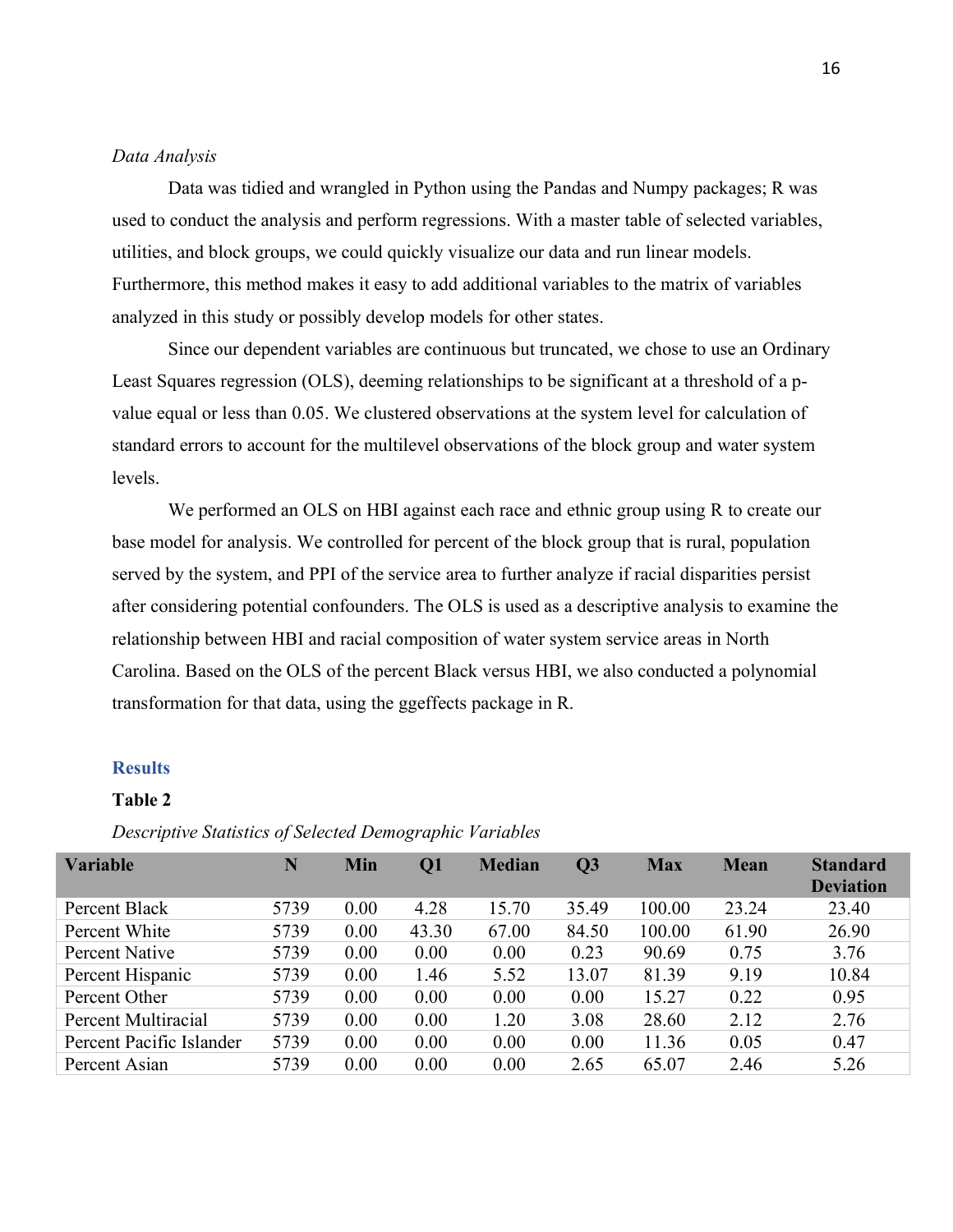Table 2 provides descriptive statistics of the percent of each race and ethnicity in North Carolina block groups. We had a large sample size of 5,739 block groups in the state. Based on the summary statistics, the largest racial or ethnic groups represented in North Carolina water system service areas are Black and White, with maximum percentages of block group composition at 100% and mean levels of 23.2% and 61.9%, respectively. Those who designate themselves as Hispanic make up the next largest population, with a maximum of 81.4% and a mean of 9.2% of block group composition. The other populations of Native American, Multiracial, Pacific Islander, and Asian are substantially smaller, with mean percentages of less than 2%. Although we look at all these groups, our analysis will dedicate particular attention to measuring disparities in affordability experienced by Black North Carolinians.

### **Table 3**

#### *Base Model*

| <b>Variable</b>          | Coefficient | <b>Standard Error</b> | P value | Significant? |
|--------------------------|-------------|-----------------------|---------|--------------|
| Percent Black            | 0.045       | 0.005                 | 0.000   | ***          |
| Percent Hispanic         | 0.008       | 0.006                 | 0.158   |              |
| <b>Percent Native</b>    | 0.070       | 0.017                 | 0.006   | ***          |
| Percent Multiracial      | $-0.016$    | 0.020                 | 0.421   |              |
| Percent Other            | 0.022       | 0.045                 | 0.626   |              |
| Percent Asian            | $-0.086$    | 0.014                 | 0.000   | ***          |
| Percent Pacific Islander | 0.032       | 0.116                 | 0.788   |              |

*Note:* (\*\*\* indicate a significant relationship)

To determine how and where these affordability disparities exist between racial and ethnic groups, we created three models of the descriptive OLS analysis of HBI and racial groups in North Carolina. The first linear model we created was a base model that describes the relationship between census demographic groups and the household burden index (Table 3). Non-Hispanic Whites serve as the base category. Based on this model, block groups with higher percentages of Black and Native populations have significantly higher HBI scores, demonstrated by p-values equal to or less than 0.05. Block groups with higher Asian populations, on the other hand, have a significantly lower HBI. The adjusted R-squared value for the base model is 0.14.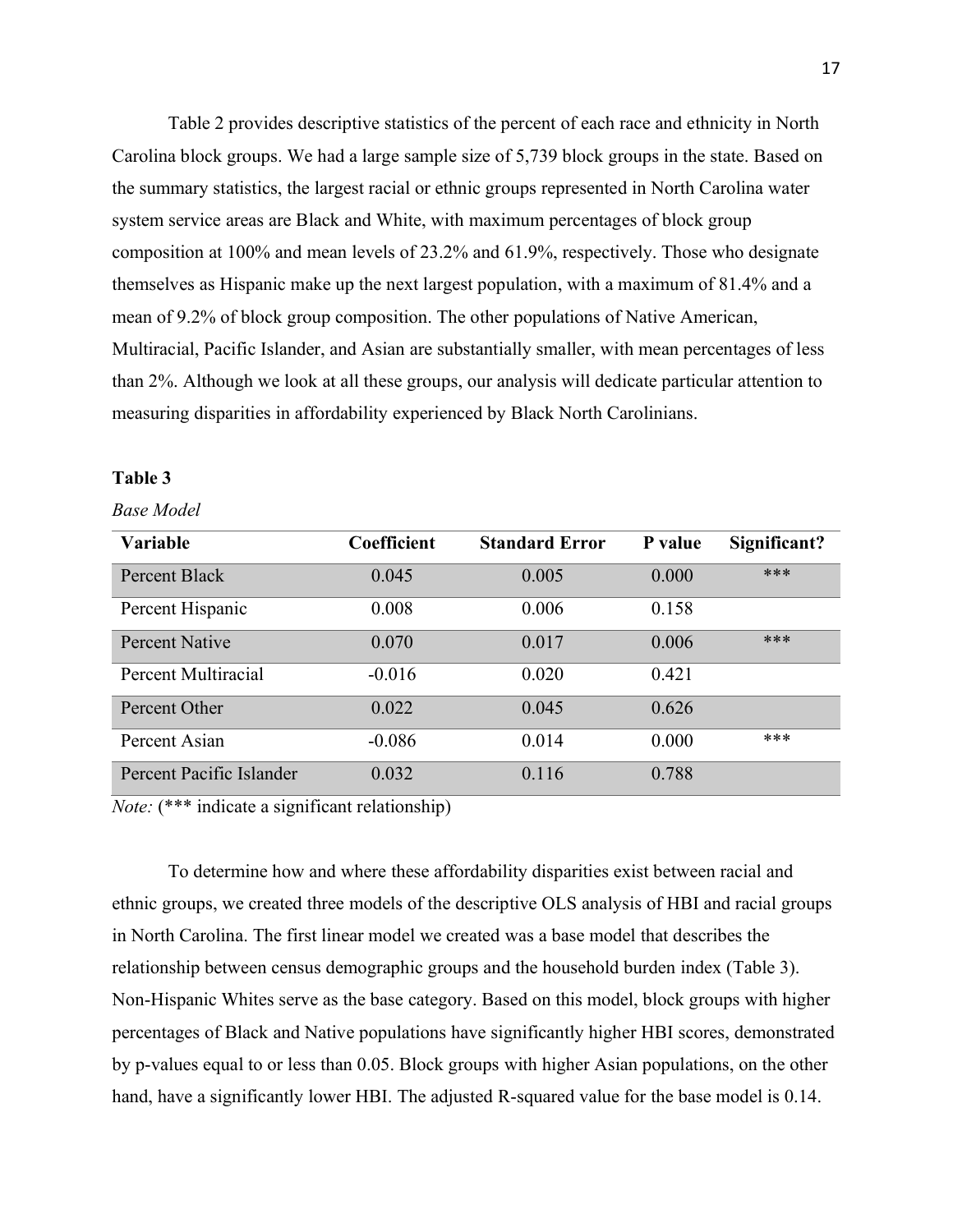While these relationships are statistically significant, the substantive differences in HBI associated with racial composition are modest. For example, for a 1 percentage point increase in the Black population, there is a 0.045 percentage point increase in HBI. For other racial and ethnic groups, there are similarly less than one-tenth of one percentage point changes in HBI for every 1 percentage point increase in block group composition.

# **Table 4**

| <b>Variable</b>          | Coefficient | <b>Standard</b><br><b>Error</b> | P value | Significant? |
|--------------------------|-------------|---------------------------------|---------|--------------|
| Percent Black            | 0.052       | 0.005                           | 0.000   | ***          |
| Percent Hispanic         | 0.019       | 0.005                           | 0.000   | ***          |
| Percent Native           | 0.053       | 0.015                           | 0.013   | ***          |
| Percent Multiracial      | 0.000       | 0.020                           | 0.098   |              |
| Percent Other            | 0.060       | 0.041                           | 0.190   |              |
| Percent Asian            | $-0.041$    | 0.014                           | 0.016   | ***          |
| Percent Pacific Islander | 0.041       | 1.153                           | 0.724   |              |
| Percent Rural            | 0.008       | 0.002                           | 0.000   | ***          |
| <b>Population Served</b> | 0.000       | 0.000                           | 0.061   |              |

*Control Model with percent rural and population served* 

*Note:* (\*\*\* indicate a significant relationship)

In the second model, we controlled for percent of block group that is rural and count of population served by the system (Table 4). With the controls, block groups with a higher percentage of Black and Native populations still have significantly higher HBIs, while block groups with a higher percentage of Asian populations have a lower HBI. Unlike the base model, Hispanics show a significant correlation with HBI when the control was added. The explanatory power for the model with rural percentage and population controls is somewhat higher, with the control model having an adjusted R-squared value of 0.22.

The Native coefficient decreases in the control model (from 0.070 to 0.053, respectively). According to the model with controls for percent rural and populations served, the percentage of Asians is a block group is inversely related to HBI. That is, for every for a 1 percentage point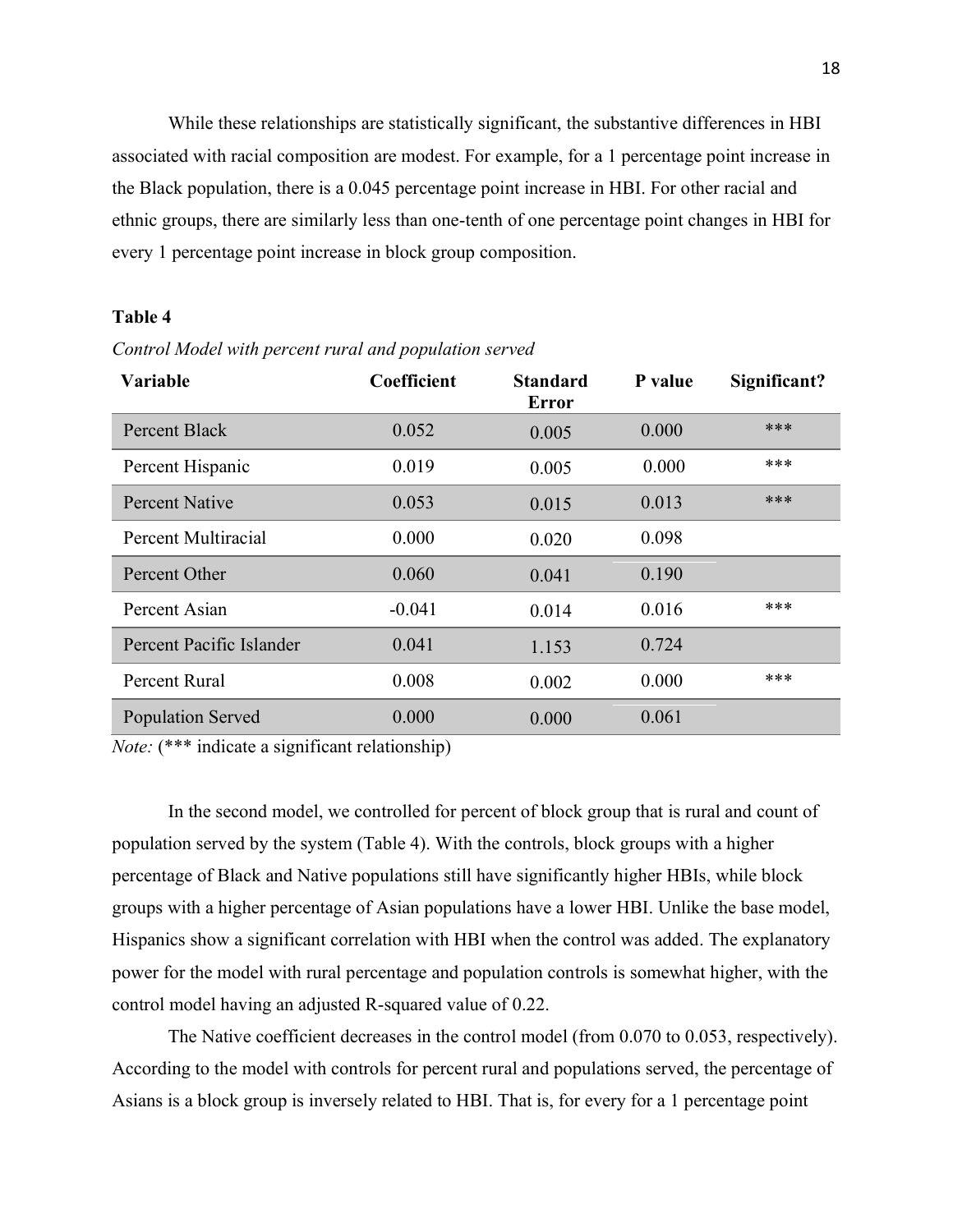increase in the Asian population, there is a 0.041 percentage point decrease in HBI. Finally, for a 1 percentage point increase in the Hispanic population, there is a 0.019 percentage point increase in HBI.

### **Table 5**

*Control Model with percent rural, population served, and PPI* 

| Variable                 | <b>Coefficient</b> | <b>Standard</b><br><b>Error</b> | P value | Significant? |
|--------------------------|--------------------|---------------------------------|---------|--------------|
| Percent Black            | 0.024              | 0.0056                          | 0.000   | ***          |
| Percent Hispanic         | 0.024              | 0.0060                          | 0.030   | ***          |
| <b>Percent Native</b>    | $-0.014$           | 0.0135                          | 0.093   | ***          |
| Percent Multiracial      | 0.027              | 0.0191                          | 0.622   |              |
| Percent Other            | $-0.009$           | 0.0407                          | 0.617   |              |
| Percent Asian            | 0.021              | 0.0081                          | 0.020   | ***          |
| Percent Pacific Islander | $-0.023$           | 0.1004                          | 0.871   |              |
| Percent Rural            | 0.017              | 0.0020                          | 0.001   | ***          |
| <b>Population Served</b> | 0.007              | 0.0000                          | 0.047   |              |
| PPI                      | 0.000              | 0.0070                          | 0.000   | ***          |

*Note:* (\*\*\* indicate a significant relationship)

Our third model introduces PPI as a control variable in addition to the other controls (Table 5). PPI is included because racial and ethnic composition and affordability burden both are correlated with poverty. The inclusion of PPI allows examination of the direct correlation between HBI and race. Its inclusion also complicates interpretation because income is part of the HBI metric. In controlling for PPI, we see Percent Black, Percent Hispanic, and Percent Asian as statistically significantly related to HBI. However, both Hispanic and Asian are inversely correlated to HBI in this model. The affordability burden associated with larger Hispanic composition therefore appears to be attributable to lower incomes, rather than higher water rates. Increase in percent of population that is Black remains positively correlated with an increase in HBI, but with a lower coefficient compared to the base and other control models (0.024 compared to 0.052 and 0.045, respectively). Introducing PPI as a control variable decreases the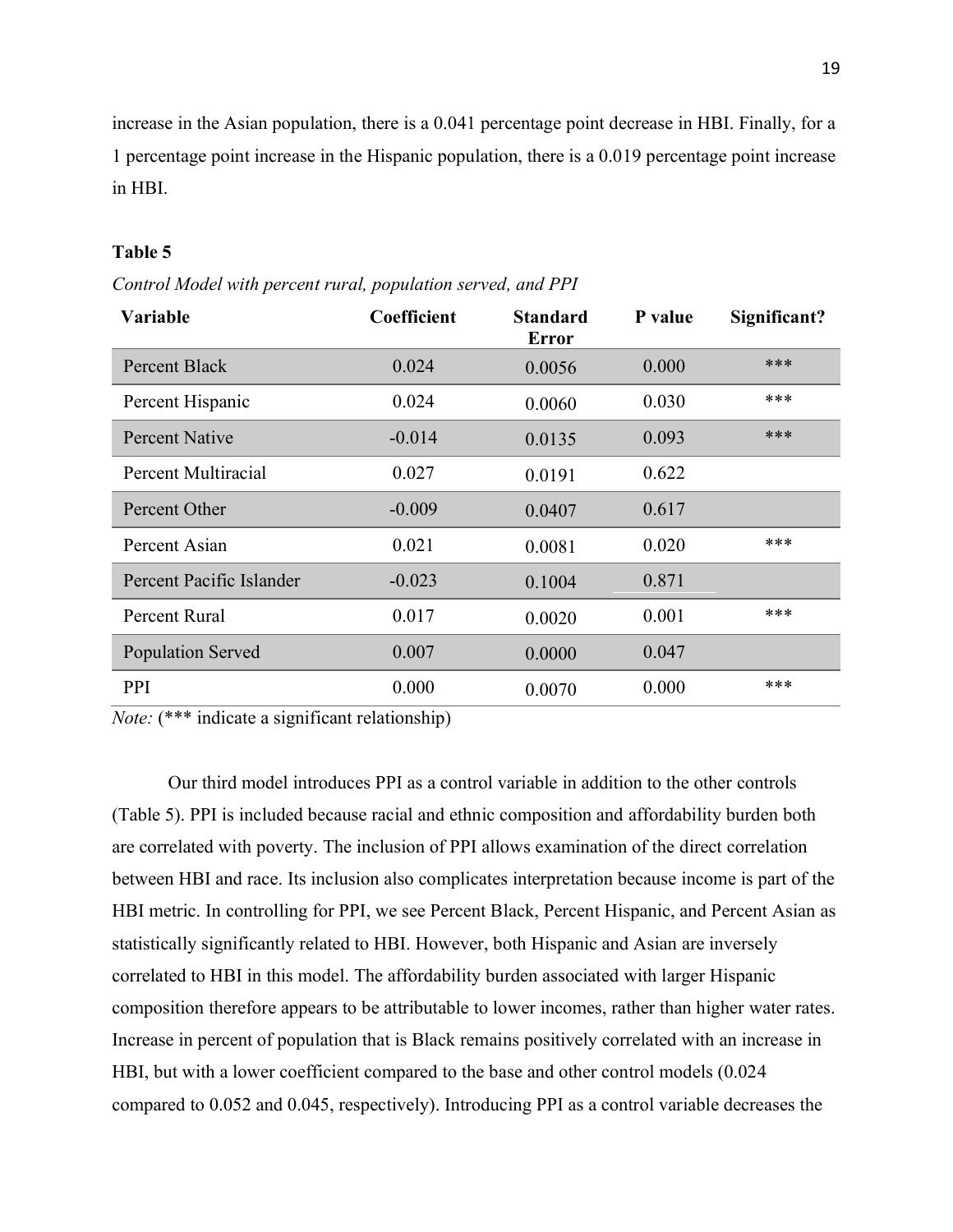coefficient compared to the model without PPI. Still, our results show that even when controlling for poverty prevalence, block groups with larger Black populations have less affordable water.

# **Figure 7**

*Bivariate visualization of HBI by Percentage of Block Group Population that is Black with polynomial regression*



*Note:* The red line shows the polynomial relationship between percent of block group that is black and HBI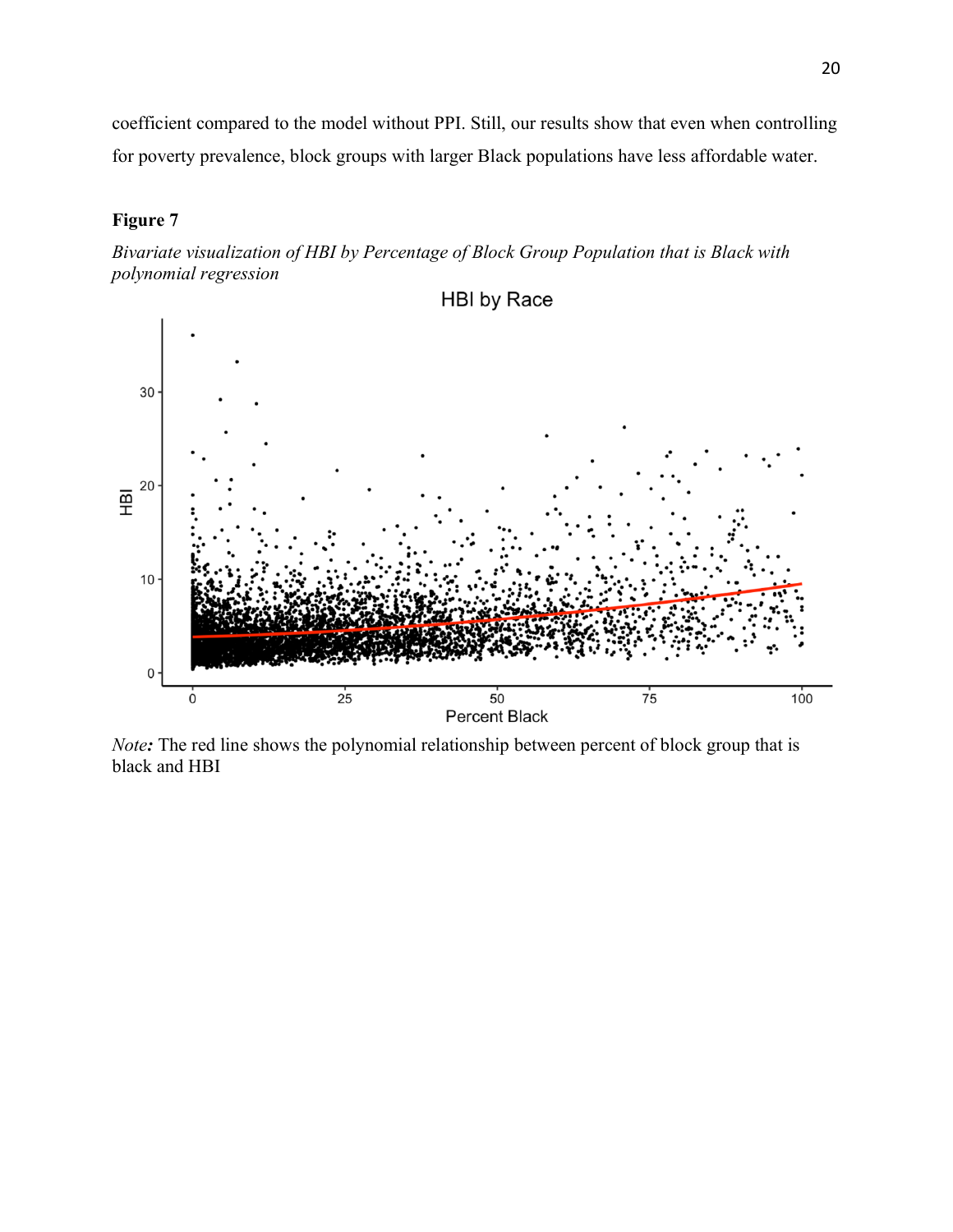### **Table 6**

| <b>Percent Black</b> | Predicted HBI |  |  |
|----------------------|---------------|--|--|
| 0                    | 3.84          |  |  |
| 15                   | 4.19          |  |  |
| 25                   | 4.53          |  |  |
| 35                   | 4.94          |  |  |
| 50                   | 5.71          |  |  |
| 65                   | 6.65          |  |  |
| 75                   | 7.37          |  |  |
| 100                  | 9.52          |  |  |

*Predicted effects of percent Black on HBI*

The plot of the raw values of percent of block group population that is Black versus HBI specifically reveals a wider range of HBI values in the higher Black populations, where the scatterplots of other populations did not show the wide variance (Figure 7). The wider range of higher HBI values, specifically in block groups with Black populations 75% or greater, indicates a non-linear relationship between the two. The polynomial regression line (red line in Figure 7) indicates the non-linear, bivariate relationship of HBI and Black population. The non-linear regression is further exemplified in the predicted HBI values based on percent of population that is Black calculated from the raw HBI and Black population data (Table 6).

The polynomial relationship of the percentage Black population compared to HBI signifies a substantial affordability disparity in the block groups with higher Black population. For example, a block group with a Black population of 15% would have a predicted HBI of 4.19%, while a block group with a Black population of 75% would have a predicted HBI of 7.37% (Table 6). A block group that has a population that is 100% Black has a predicted HBI of 9.52%, nearly triple the 3.84% HBI of a block group that has no Black population.

The highest predicted HBI values are related to the highest Black populations (75% and above). The nearly triple HBI of an entirely Black neighborhood compared to a neighborhood with no Black population exposes substantial water affordability disparities in North Carolina neighborhoods of predominantly Black residents.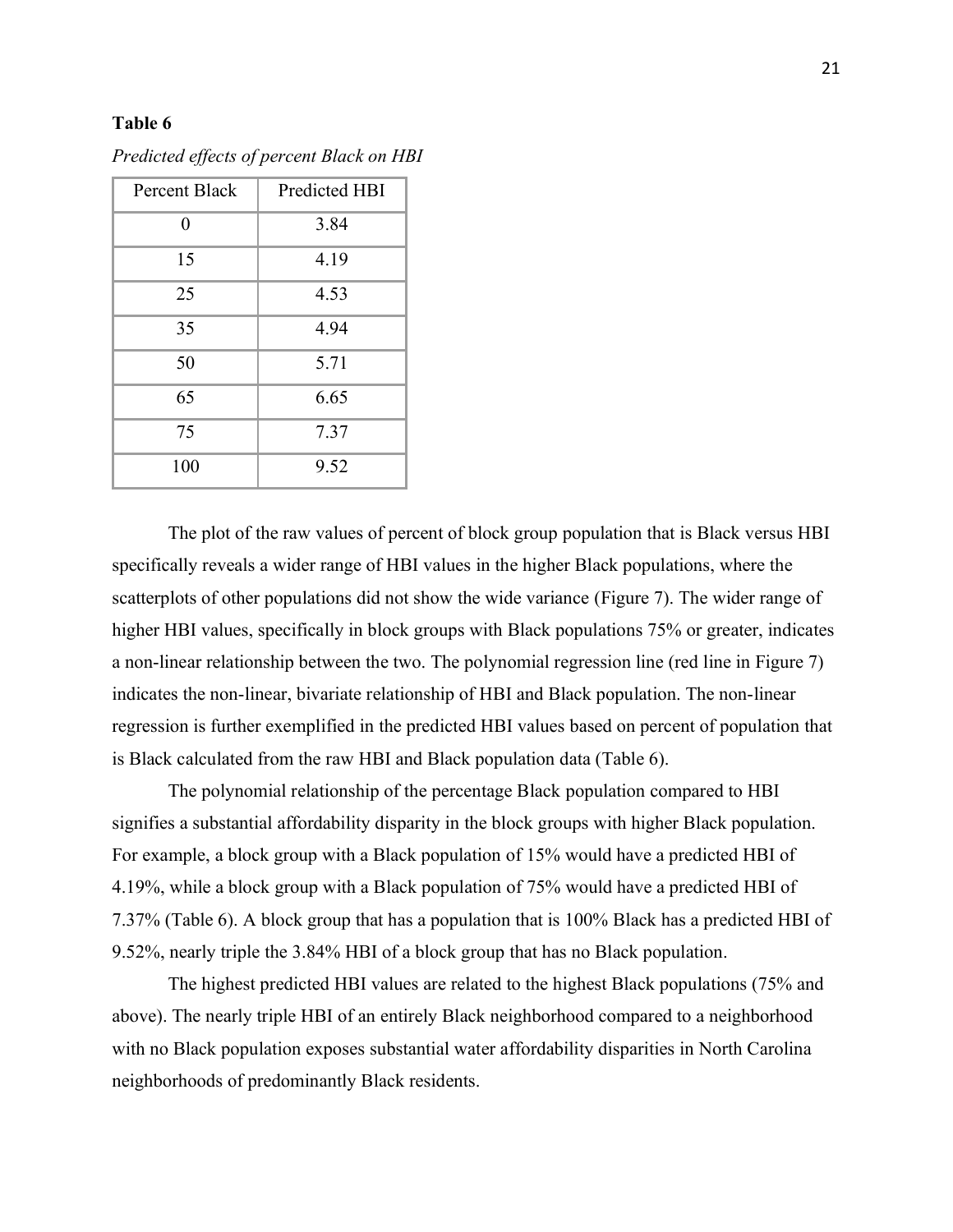### **Discussion and Conclusions**

Our results indicate there is a moderate but significant correlation between race and ethnicity and water affordability in community water services of North Carolina. Specifically, people who are non-white Hispanic, Black, and Native American in the 20<sup>th</sup> percentile of disposable income are more likely to have a higher household burden for their water services. Furthermore, there are substantial affordability disparities between block groups with 75% or more Black populations. The disproportionate burden faced by people of color, specifically those of lower socioeconomic status, to pay for water services in North Carolina is an environmental and social justice issue that is imperative to address as soon as possible. Although water utilities face numerous issues as populations migrate and infrastructure degrades, people of color should not bear the weight via water service costs.

Other studies indicate communities of color continue to face disparities in unclean drinking water based on SDWA violations (Balazs & Ray, 2014; Fedinick et al., 2019; Switzer & Teodoro, 2018). Yet water affordability for different races and ethnic groups remains an elusive metric to quantify. Varying affordability metrics at both the state and national level affect the efficiency of analyzing and reporting undue burdens, if and when they do exist.

Improved affordability metrics beyond percent MHI, such as HBI, aid in receiving more holistic view of the water services burden (Goddard et al., 2021; Teodoro, 2018, 2019). However, these metrics have only been attached to demographic data at broad levels. Therefore, methods such as our study where we analyzed water affordability with robust demographic data are essential in clarifying where water services may fall short. In North Carolina, it seems, water systems fail to provide affordable water to people of color in lower income brackets.

Disparities and burdens should be analyzed at the water system level, if possible, rather than nationwide. Due to fragmentation, water systems are unique in their approaches to providing water to their customers. As such, the demographics of the populations they serve are unique as well. With metrics such as HBI and demographic analysis at the block group level, water systems can analyze the robust data to determine how to provide equitable services to their customers.

Future directions to further this research could include analyzing other states' water systems. Although some studies have looked at nation-wide affordability based on HBI, they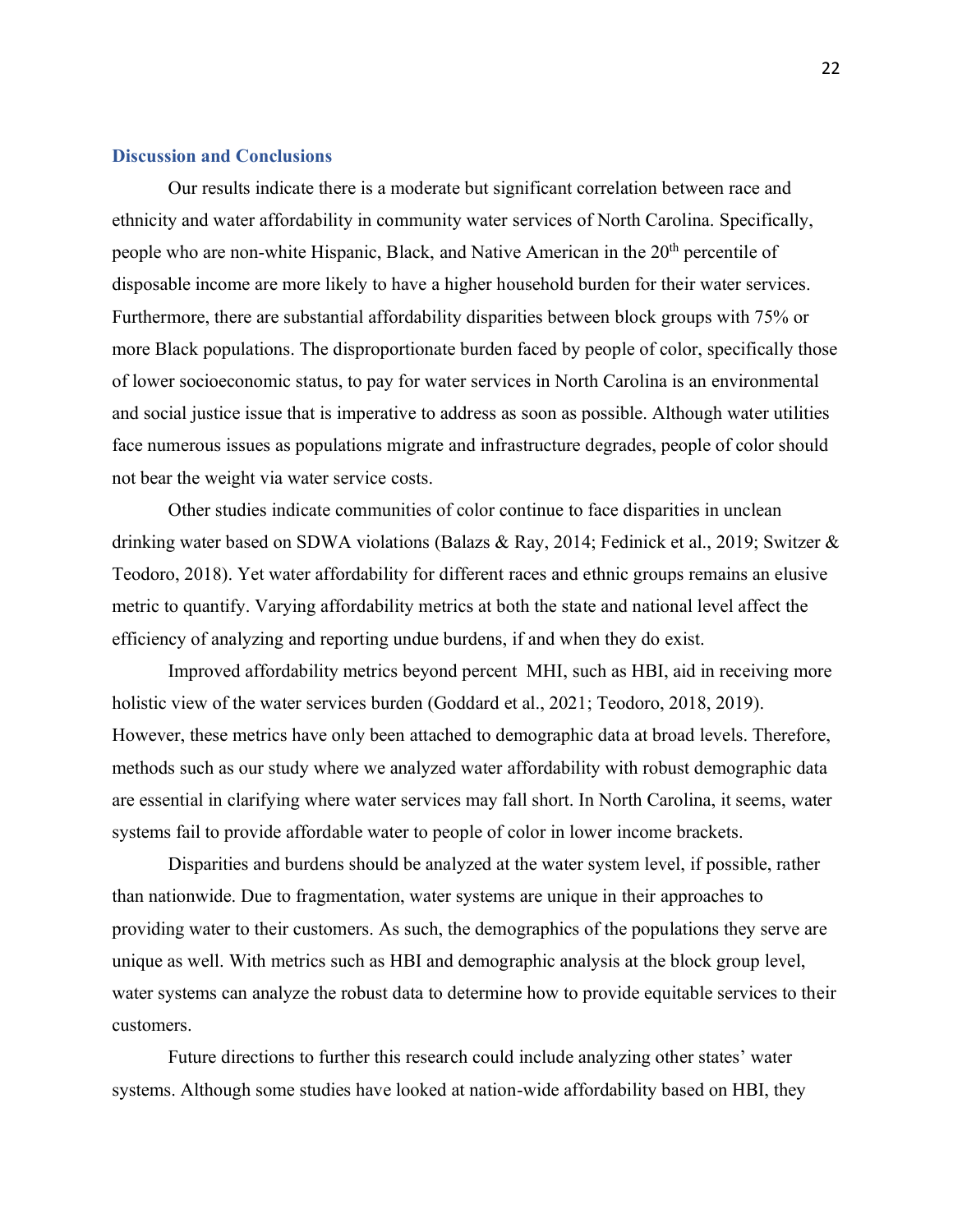have not done so using demographic data at the block group level. Environmental justice in the water sector can be better obtained once each system is able to view affordability disparities with the greatest clarity. To achieve this end, a dashboard for each state, like the one the Nicholas Institute and Internet of Water are creating to highlighting affordability burdens and disparities would create an equitable tool for utilities and customers to easily access the information. Water is an essential human right, and studies such as this are a step to ensure access to clean, affordable water for all people groups.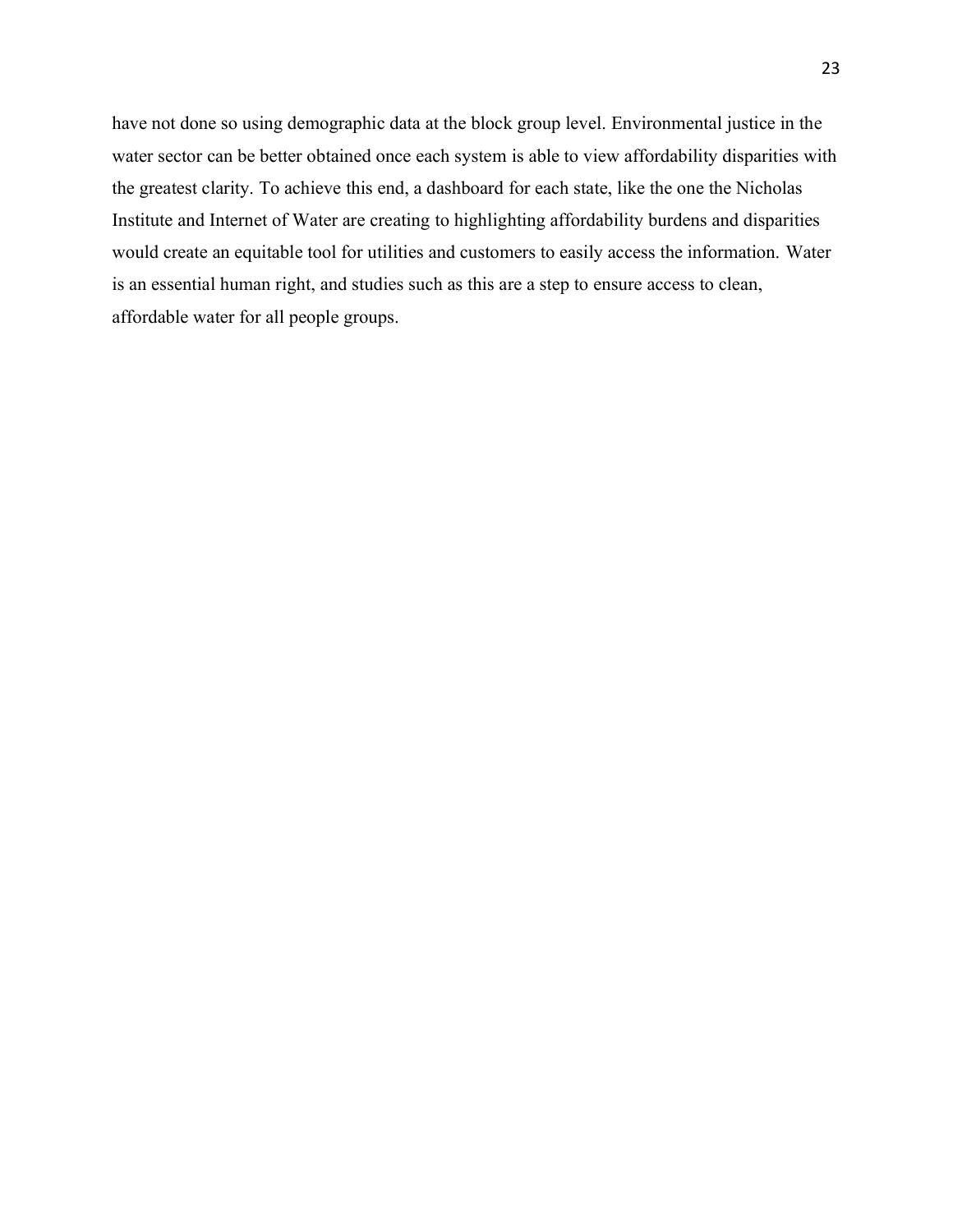#### **References**

- Balazs, C. L., & Ray, I. (2014). The Drinking Water Disparities Framework: On the Origins and Persistence of Inequities in Exposure. *American Journal of Public Health*, *104*(4), 603– 611. https://doi.org/10.2105/AJPH.2013.301664
- Doyle, M., Patterson, L., Smull, E., & Warren, S. (2020). Growing Options for Shrinking Cities. *AWWA*, *112*(12), 56–66.
- Duffy, M. (2002). *Challenges In The Water Industry:* 5.
- Fedinick, K. P., Taylor, S., Roberts, M., Moore, R., & Olson, E. (2019). *WATERED DOWN JUSTICE*. 52.
- Goddard, J. J., Ray, I., & Balazs, C. (2021). Water affordability and human right to water implications in California. *PLOS ONE*, *16*(1), e0245237. https://doi.org/10.1371/journal.pone.0245237
- Gonsenhauser, R., Hansen, K., Grimshaw, W., Morris, J., Albertin, K., & Mullin, M. (2020). Digitizing a Statewide Map of Community Water System Service Areas. *Journal AWWA*, *112*(10), 56–61. https://doi.org/10.1002/awwa.1595
- Greer, R. (2020, August 8). *A review of public water infrastructure financing in the United States*. https://onlinelibrary.wiley.com/doi/abs/10.1002/wat2.1472
- Hansen, K., & Mullin, M. (2018). *How Local Government Fragmentation Drives Disparities in Water Infrastructure*. 3.
- Jones, P. A., & Moulton, A. (2016). *The Invisible Crisis: Water Unaffordability in the United States*. 64.
- Leker, H. G., & MacDonald Gibson, J. (2018). Relationship between race and community water and sewer service in North Carolina, USA. *PLOS ONE*, *13*(3), e0193225. https://doi.org/10.1371/journal.pone.0193225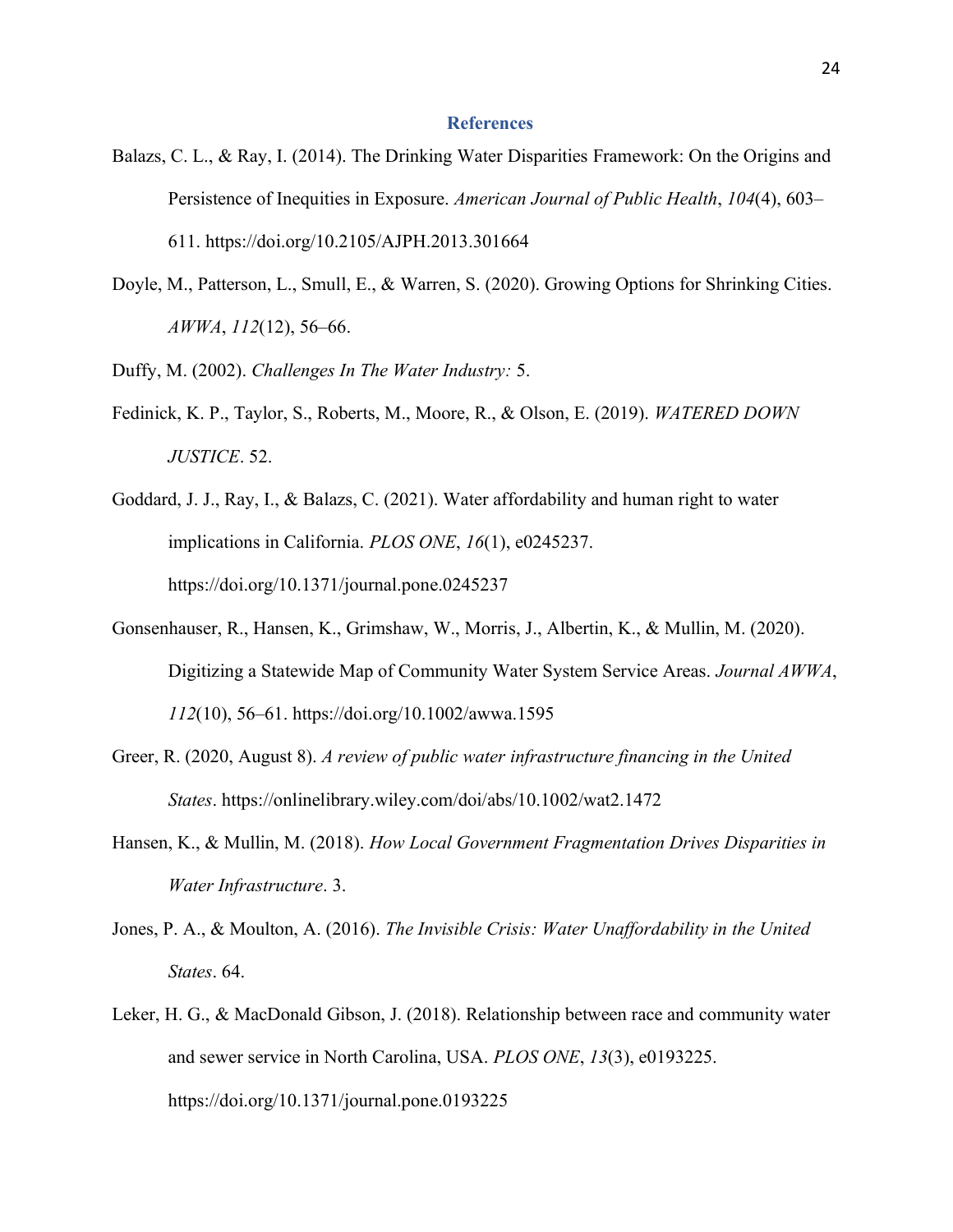- Mack, E. A., & Wrase, S. (2017). A Burgeoning Crisis? A Nationwide Assessment of the Geography of Water Affordability in the United States. *PLOS ONE*, *12*(1), e0169488. https://doi.org/10.1371/journal.pone.0169488
- McBride, J. (2017). *The Beleaguered U.S. Water System*. Council on Foreign Relations. https://www.cfr.org/backgrounder/beleaguered-us-water-system
- McDonald, Y. J., & Jones, N. E. (2018). Drinking Water Violations and Environmental Justice in the United States, 2011–2015. *American Journal of Public Health*, *108*(10), 1401–1407. https://doi.org/10.2105/AJPH.2018.304621
- Statman-Weil, Z., Nanus, L., & Wilkinson, N. (2020). Disparities in community water system compliance with the Safe Drinking Water Act. *Applied Geography*, *121*, 102264. https://doi.org/10.1016/j.apgeog.2020.102264
- Switzer, D., & Teodoro, M. P. (2018). Class, Race, Ethnicity, and Justice in Safe Drinking Water Compliance\*: Class, Race, Ethnicity, and Drinking Water Compliance. *Social Science Quarterly*, *99*(2), 524–535. https://doi.org/10.1111/ssqu.12397
- Tatter, G., & Chakrabarti, M. (2021, March 26). *The Jackson, Mississippi Water Crisis And America's Crumbling Water System*. https://www.wbur.org/onpoint/2021/03/26/thejackson-mississippi-water-crisis-and-americas-crumbling-water-system
- Teodoro, M. P. (2018). Measuring Household Affordability for Water and Sewer Utilities: Measuring Household Affordability for Water and Sewer Utilities. *Journal - American Water Works Association*, *110*(1), 13–24. https://doi.org/10.5942/jawwa.2018.110.0002
- Teodoro, M. P. (2019). Water and sewer affordability in the United States. *AWWA Water Science*, *1*(2), e1129. https://doi.org/10.1002/aws2.1129